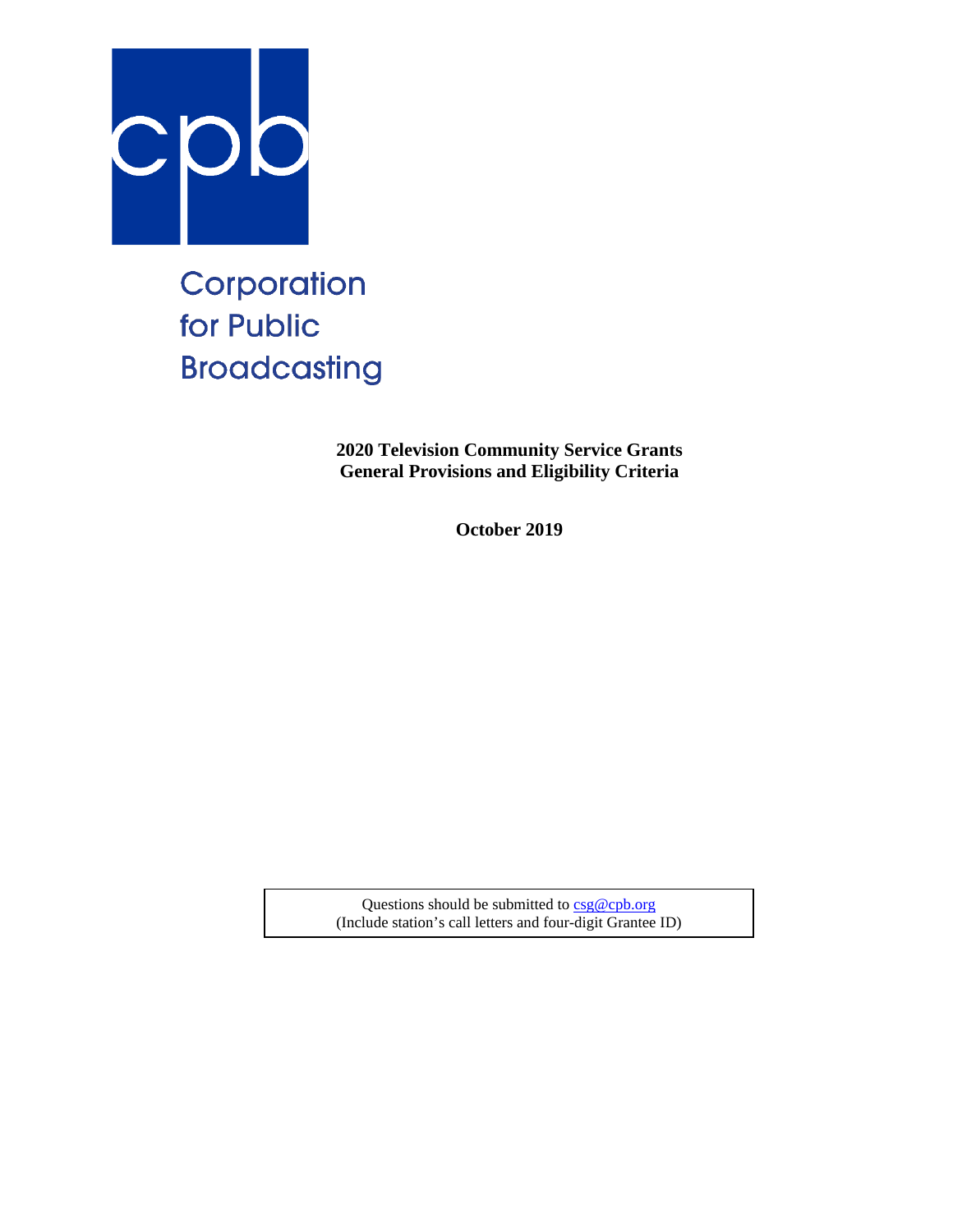# **Table of Contents**

| PART II.  |  |
|-----------|--|
|           |  |
|           |  |
|           |  |
| PART III. |  |
| PART IV.  |  |
|           |  |
|           |  |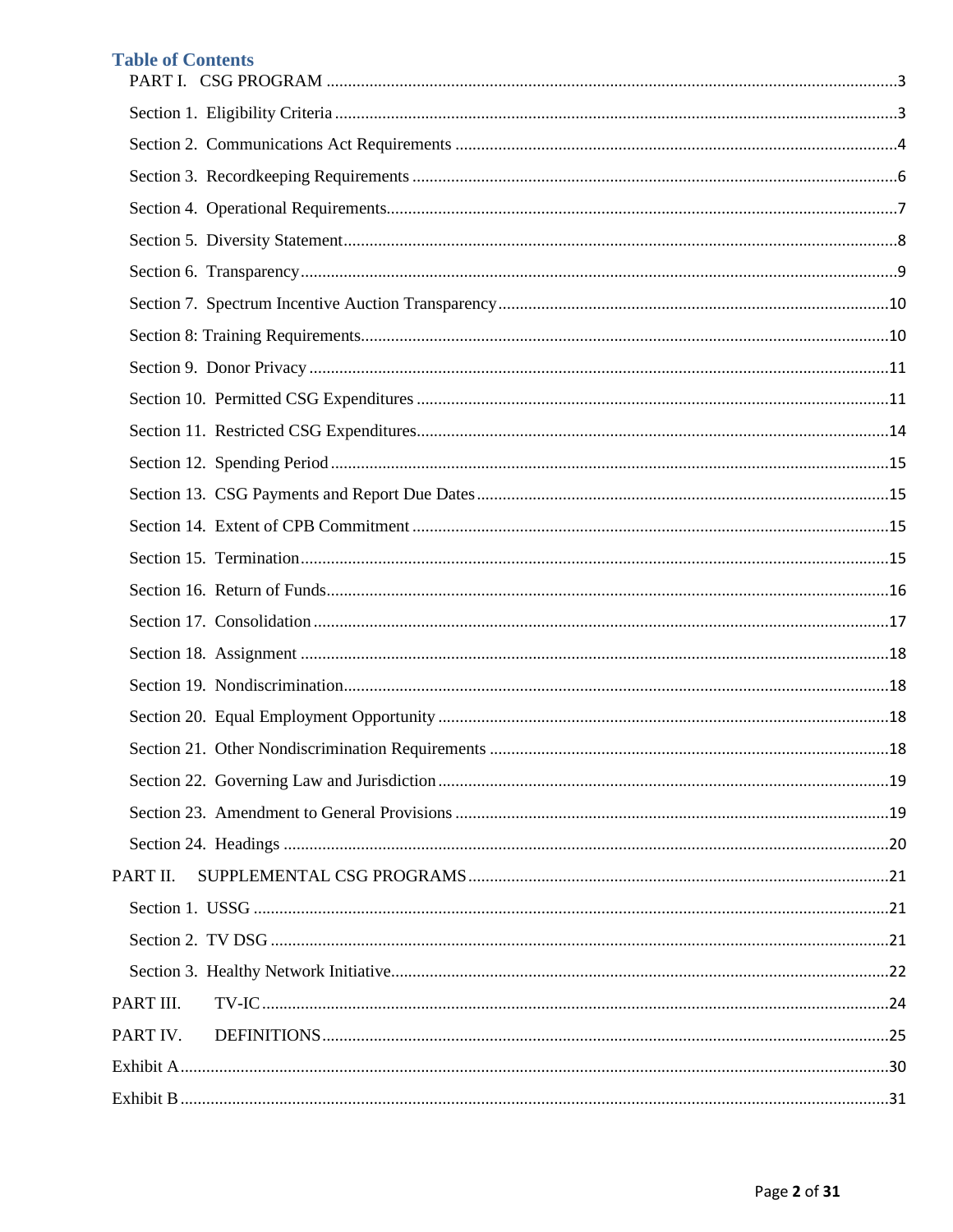

# **2020 Television Community Service Grants General Provisions and Eligibility Criteria**

These Television Community Service Grants General Provisions and Eligibility Criteria (General Provisions) set forth the requirements applicable to the Corporation for Public Broadcasting (CPB) Television Community Service Grant (CSG) program. Part I contains general requirements for the CSG program, Part II applies to CPB's supplemental CSG programs, Part III applies to CPB's TV-IC grants, and Part IV defines the terms used herein. CSG recipients must also comply with requirements in the documents identified in Exhibit A, which is attached hereto and incorporated herein by reference.

# <span id="page-2-0"></span>**PART I. CSG PROGRAM**

# <span id="page-2-1"></span>**Section 1. Eligibility Criteria**

- **A. Eligible Grantee:** An eligible grantee is a Licensee that:
	- **1.** operates one or more full-power UHF or VHF television broadcast stations, at least one of which is Licensee's Flagship Station and meets the eligibility criteria herein;
	- **2.** received a CSG in FY 2019; and
	- **3.** is determined by CPB to be a qualified CSG recipient.
- **B.** Ineligible Stations: The following television stations are not eligible to receive a CSG:
	- **1.** closed-circuit stations;
	- **2.** stations that are managed and operated by and for students;
	- **3.** stations that primarily provide training programming to Licensee employees, clients, and/or representatives; and
	- **4.** stations licensed to political organizations.
- **C. Additional Eligibility Criteria:** Grantees in the categories below are subject to the following additional eligibility criteria:
	- **1. Joint Licensees:** Joint Licensees must individually meet the requirements set forth herein and the applicable General Provisions governing their radio CSG. Resources (including but not limited to NFFS and employee requirements) designated to meet the requirements of one CSG may not be used to meet the requirements for any other CSG.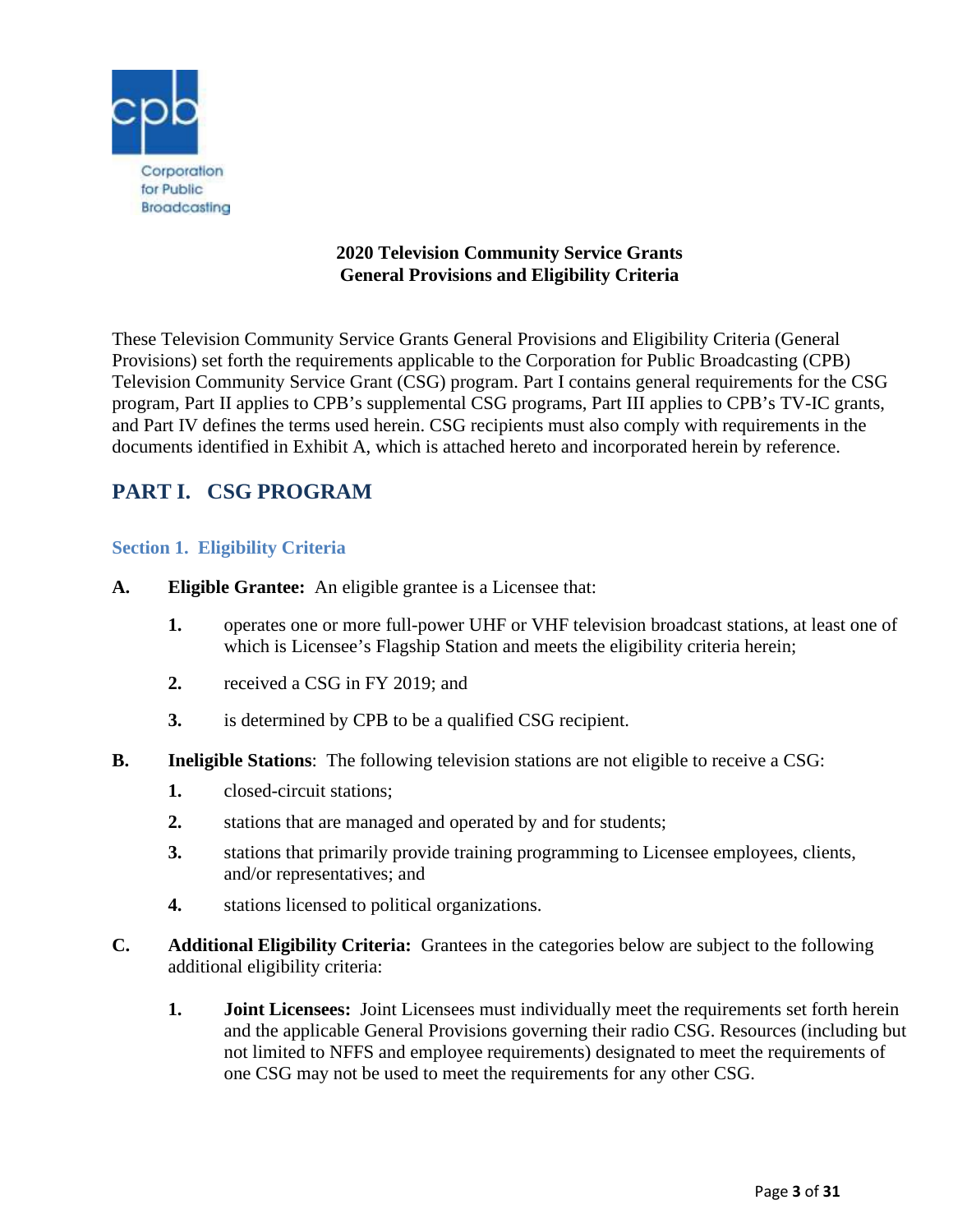2. **PDI Eligibility**<sup>[1](#page-3-1)</sup>: Secondary Grantees qualifying for a PDI in a Multi-provider Market must annually certify that its previous year's programming schedule met the PDI requirements.

CPB will periodically review a Secondary Grantee's compliance with the PDI requirements. If CPB finds Secondary Grantee has falsely certified its PDI eligibility, it may lose its PDI.

- **D. Minority Audience Service Station**: To qualify for a full CSG base grant, a station in a Multiprovider Market must provide significant service to a minority group or groups through diverse programming that serves the needs and interests of minorities.
- **E. Maintaining Eligibility:** Grantee is responsible for ensuring it is compliant with the General Provisions at all times during the Spending Period, and must promptly notify CPB of any noncompliance by email to the Director, TV CSG Policy and Review at:  $csg@cpb.org$  (or the individuals CPB subsequently designates).

CPB reserves the right to reduce or eliminate a Grantee's current or future CSG if CPB determines Grantee is not in compliance with the General Provisions and the CSG Agreement and Certification of Eligibility.

- **F. TV CSG Re-Qualification:** A previously CSG-qualified Grantee may apply for a CSG provided it is compliant with the General Provisions, and:
	- **1.** its Licensee does not receive a CSG for any other station that Licensee owns; and
	- **2.** Grantee is a Fully Differentiated Station.

However, a Grantee that does not provide the only public television service to a majority of its coverage area population is ineligible for readmission to the CSG program.

**G. CPB Waiver:** CPB may, in its sole discretion and in exceptional circumstances, waive a nonstatutory eligibility criterion in Section 1. Eligibility Criteria.

# <span id="page-3-0"></span>**Section 2. Communications Act Requirements**

Grantee may not receive a CSG unless it complies with the applicable provisions of the Communications Act. In their annual CSG Agreement and Certification of Eligibility, Grantee must certify to CPB that they are compliant with and will remain so throughout the Spending Period.

Certain requirements of the Act are summarized below. This summary does not include additional provisions of the Act or other applicable laws and regulations. More detailed guidance may be found in the **Compliance Booklet<sup>[2](#page-3-2)</sup>**.

**A. Open Meetings:** Meetings of Grantee's governing body, its committees and CAB meetings must be open to the public (47 U.S.C. § 396(k)(4)). In addition, CPB requires Grantees to give at least seven days advance notice of meetings, including the time and place, by:

<span id="page-3-1"></span><sup>&</sup>lt;sup>1</sup> The PDI program is being phased out with reductions of 25 percent reduction in FY 2018, 50 percent in FY 2019, and 75 percent in FY 2020. No PDIs will be awarded in FY 2021.

<span id="page-3-2"></span><sup>2</sup> June 2019 edition.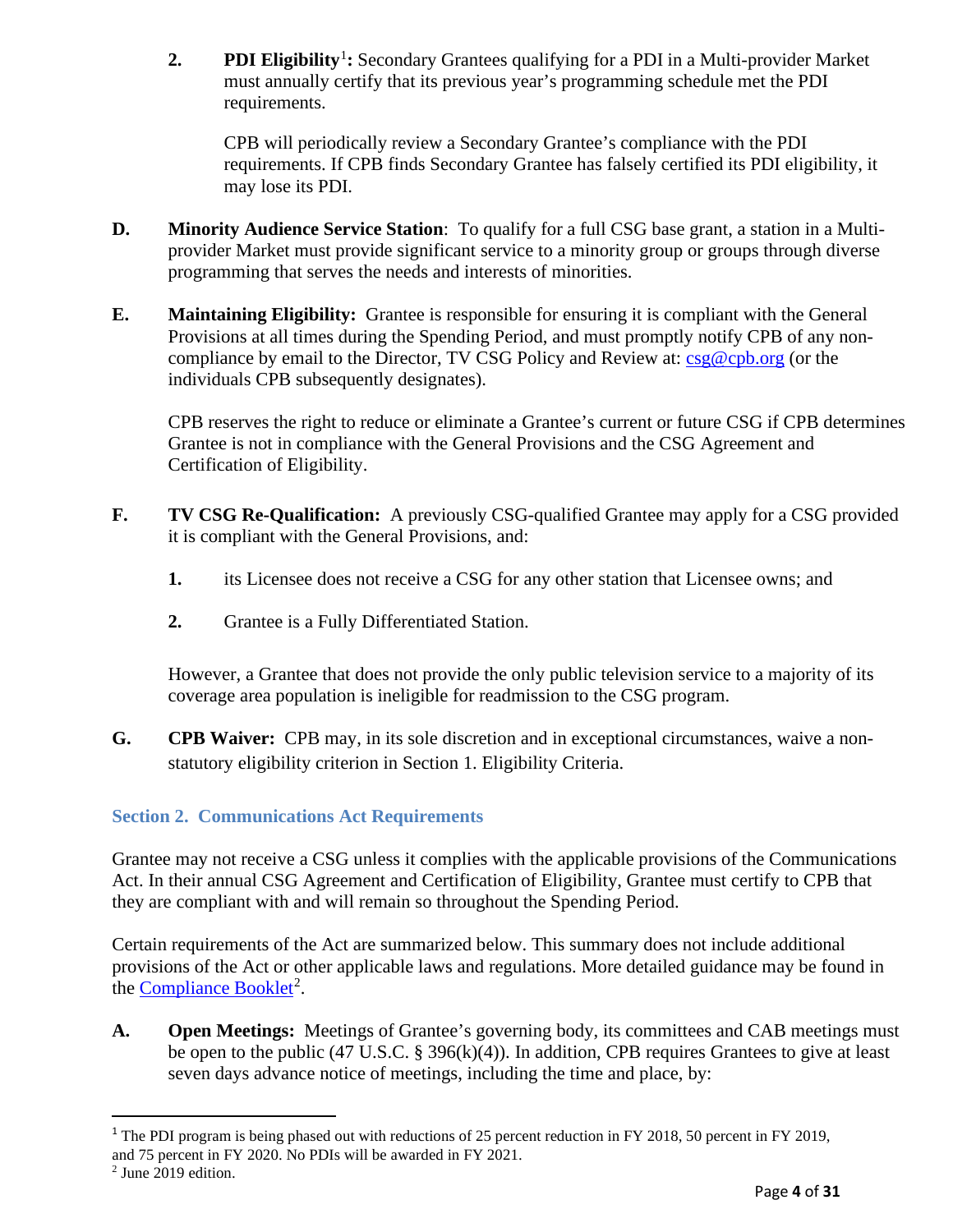- **1.** posting notice on its station website;
- **2.** broadcasting notice on-air between 6 a.m. and 11 p.m., as shown by the station's log;
- **3.** placing notice in the "Legal Notices" section of a local newspaper in general circulation in the station's primary coverage area; or
- **4.** giving notice through a recorded announcement accessible on the station's phone system.
- **B. Closed Meetings:** Grantee must document why any meetings of its governing body, its committees, and CAB were closed and make available to the public a written statement of the reason(s) within a reasonable time after the closed meeting  $(47 \text{ U.S.C.} \text{ } \text{\$ } 396 \text{(k)}(4))$ . CPB also requires that the written statement be made available for inspection, either at Grantee's central office or on its station website, within 10 days after each closed meeting.
- **C. Open Financial Records:** The Act requires stations to make available to the public their annual financial and audit reports and related financial information they are required to submit to CPB  $(47 \text{ U.S.C. }$  \$396(k)(5) and \$396(l)(3)(b)). CPB also requires that each Grantee post the following documents on its station website:
	- **1.** its most recent audited financial statement, or un-audited financial statement for stations exempt from providing audited financial statements; and
	- 2. its most recent AFR or  $FSR<sup>3</sup>$  $FSR<sup>3</sup>$  $FSR<sup>3</sup>$  (whichever is applicable).
- **D. CAB:** All Grantees, other than those owned by a state, a political or special purpose subdivision of a state, or public agency, must have a CAB (47 U.S.C. § 396(k)(8)).
	- **1.** Grantee must undertake good faith efforts to ensure that its:
		- **a.** CAB meets at regular intervals;
		- **b.** CAB members regularly attend its meetings; and
		- **c.** CAB reasonably represents the diverse needs and interests of the communities served by Grantee's station.
	- **2.** The CAB's responsibilities include the:
		- **a.** right to review the station's programming goals;
		- **b.** right to review the service provided by the station;
		- **c.** right to review significant policy decisions rendered by the station; and
		- **d.** obligation to advise the station's governing body on whether the station's programming and other significant policies are meeting the specialized educational and cultural needs of the communities served by the station, and to make recommendations that the CAB deems appropriate to meet such needs.

<span id="page-4-0"></span><sup>&</sup>lt;sup>3</sup> FSR is a form used by radio CSG recipients.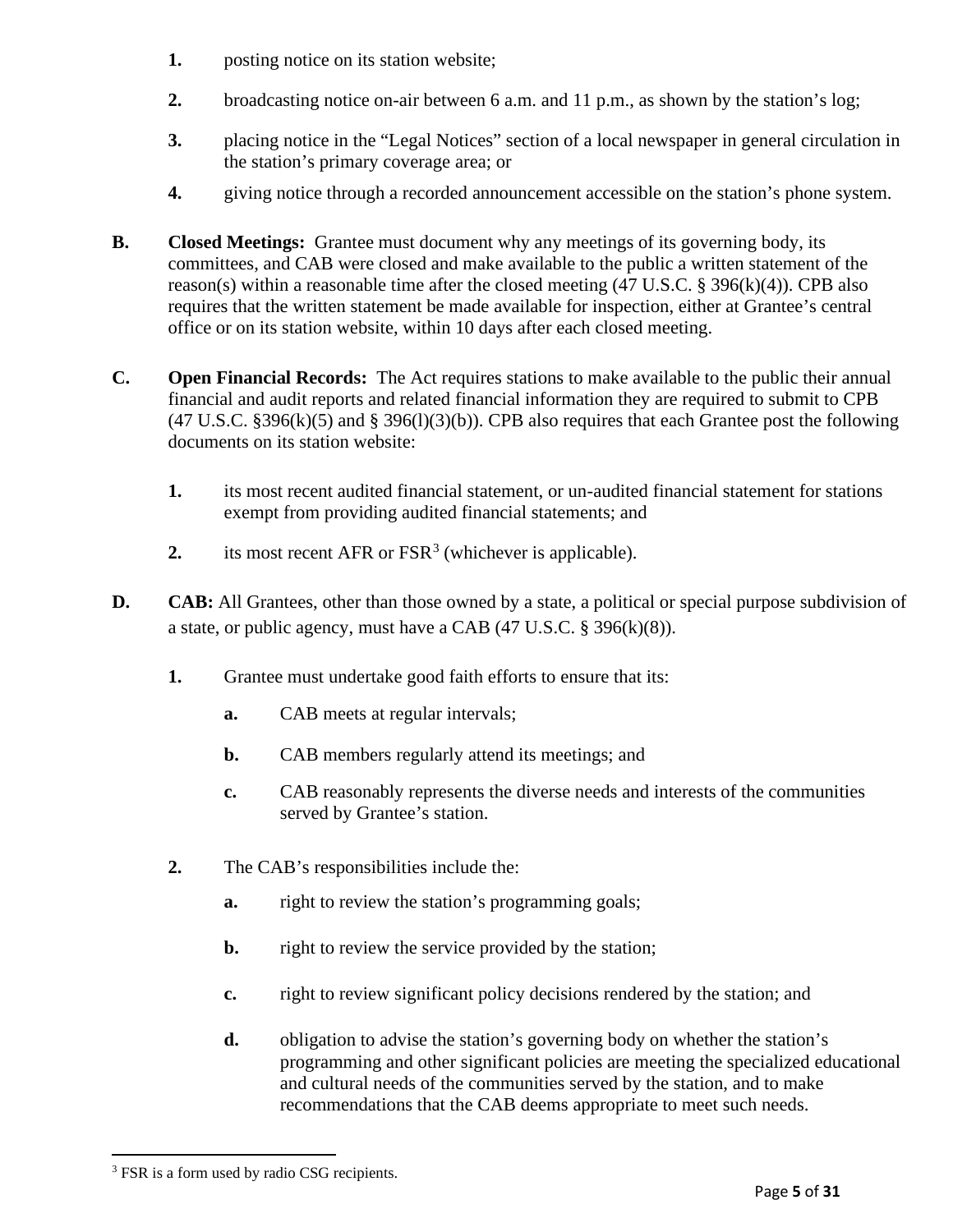# **E. Employment Statistical Report**: Each Grantee must:

- 1. file annually with CPB its Employment Statistical Report<sup>[4](#page-5-1)</sup>; and
- **2.** make its Employment Statistical Report available for public inspection at its central office and at each other location where there are six or more employees (47 U.S.C. § 396(k)(11)).
- **F. Donor Information:** As required by 47 U.S.C. § 396(k)(12):
	- **1.** Grantee is barred from renting contributor names, donor names, or other personally identifiable information (collectively, Personal Information) to or from, or exchanging Personal Information with any federal, state, or local candidate, political party, or political committee.
	- **2.** Grantee is also barred, unless required by law, from disclosing a contributor or donor's Personal Information to any Nonaffiliated Third Party, unless the station:
		- **a.** clearly and conspicuously notifies the contributor or donor that the station may release its Personal Information to Nonaffiliated Third Parties;
		- **b.** advises contributors or donors before any disclosure that they have the option not to have their Personal Information disclosed; and
		- **c**. explains to the contributor or donor how to exercise that non-disclosure option.

# <span id="page-5-0"></span>**Section 3. Recordkeeping Requirements**

Grantee must comply with the recordkeeping requirements set forth below.

**A. Recordkeeping, Certification, and Audit Requirements:** The Communications Act mandates recordkeeping and auditing and provides CPB and its representatives access to all records concerning a CSG. Grantee must maintain such records as CPB may in its discretion require to facilitate an effective audit.  $(47 \text{ U.S.C. } 396 \text{ (I)})(3)$  $(B)$ ,  $(C)$ ,  $\&$   $(D)$ ).

Additional information related to recordkeeping is found in the [Principles of Accounting.](http://www.cpb.org/stations/principles/principlesofaccounting050818.pdf)

- **B. Records and Documentation:** Grantee must retain all CSG records, including documentation sufficient to substantiate their CSG Agreement and Certification of Eligibility, for no less than three years after the end of the Spending Period. However, CSG records must be retained for no less than 10 years, after commencement of any of the events below:
	- **1.** when litigation or an audit begins before the expiration of the three-year period; and
	- **2.** when CPB requests otherwise in writing.<sup>[5](#page-5-2)</sup>

<span id="page-5-1"></span><sup>4</sup> The Employment Statistical Report required by the Communications Act is Section 1 of the Station Activity Survey. This report is different from the FCC's Equal Employment Opportunity requirements. See Section 20. Equal Employment Opportunity.

<span id="page-5-2"></span><sup>&</sup>lt;sup>5</sup> CPB revised its records retention requirements effective FY 2015 pursuant to correspondence from Ted Krichels, Senior Vice President, System Development and Media Strategy, dated July 10, 2014; and a memo from Mary Mitchelson, former CPB Inspector General, dated June 10, 2014.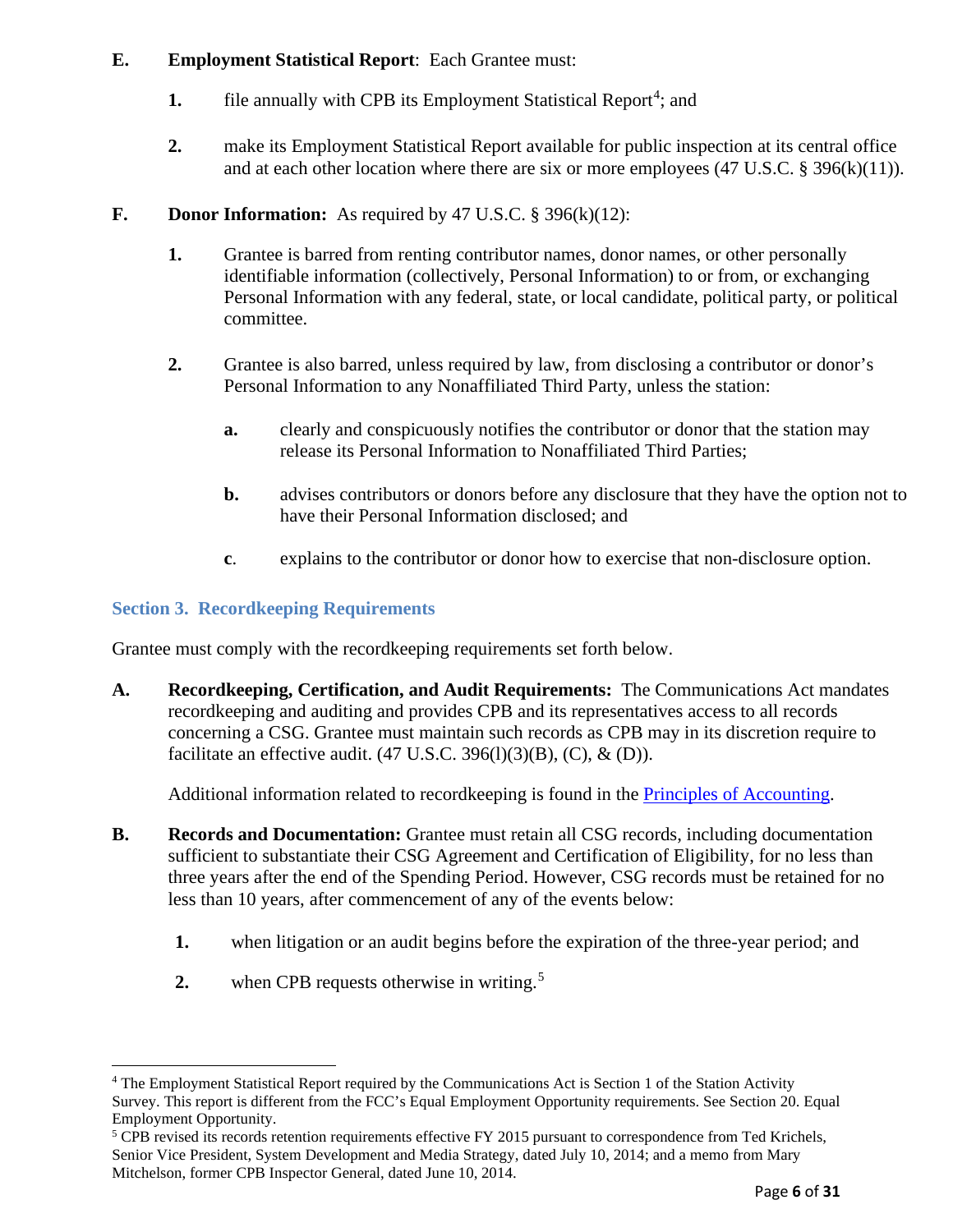Notwithstanding the general three-year requirement, Grantee may need to retain some documentation for longer periods of time if necessary, to demonstrate their compliance with the General Provisions. For example, if the calculation of indirect costs and other valuations reported as NFFS were documented in prior years, they should be retained to support compliance in the current Spending Period.

CPB reserves the right to disallow any expenditures Grantee cannot support with appropriate documentation.

- **C. CSG Agreement and Certification of Eligibility:** Grantee must annually submit its CSG Agreement and Certification of Eligibility to CPB. Compliance is subject to audit by CPB's Inspector General and others, and improper certification may result in loss of CSG eligibility, and penalties under the Federal False Claims Act and the CSG Non-compliance Policy.
- **D. Discrete Accounting Requirement:** During the Spending Period, Grantee must be compliant with the Discrete Accounting Requirement.
- **E. Expenditures and Discrepancies:** Grantee's CSG expenditures must comply with the General Provisions. Failure to comply or provide appropriate documentation may result in CPB requiring Grantee to repay to CPB a portion or all the CSG funds it received.

In the event of an improper expenditure or any discrepancies or inaccuracies in CSG expenditures, whether reported by Grantee, discovered during an audit or otherwise, CPB may, in its discretion, reduce Grantee's CSG. In the event of a CSG reduction, CPB may decide whether to recover the overpayment immediately or by reducing the current or future CSG awards. If CPB requires Grantee to return all or part of the overpayment, CPB will notify Grantee in writing of the action it intends to take.

- **F. Penalty for Late Filing:** If Grantee files any of the following beyond the required deadline, its next CSG will be subject to a penalty. The penalty is up to 1/365th of the next CSG for each day any of the following reports are late:
	- **1.** AFR;
	- **2.** Audited Financial Statements;
	- **3.** Annual SABS; and
	- **4.** Annual SAS.

# <span id="page-6-0"></span>**Section 4. Operational Requirements**

Grantees must comply with the operational requirements below.

**A. FCC Operating Requirements:** Grantee must comply with FCC requirements for the operation of a full-power, noncommercial educational television station throughout the Spending Period. Failure to comply with FCC requirements and the terms of the station's broadcast license may, at CPB's discretion, result in the loss or return of CSG funding.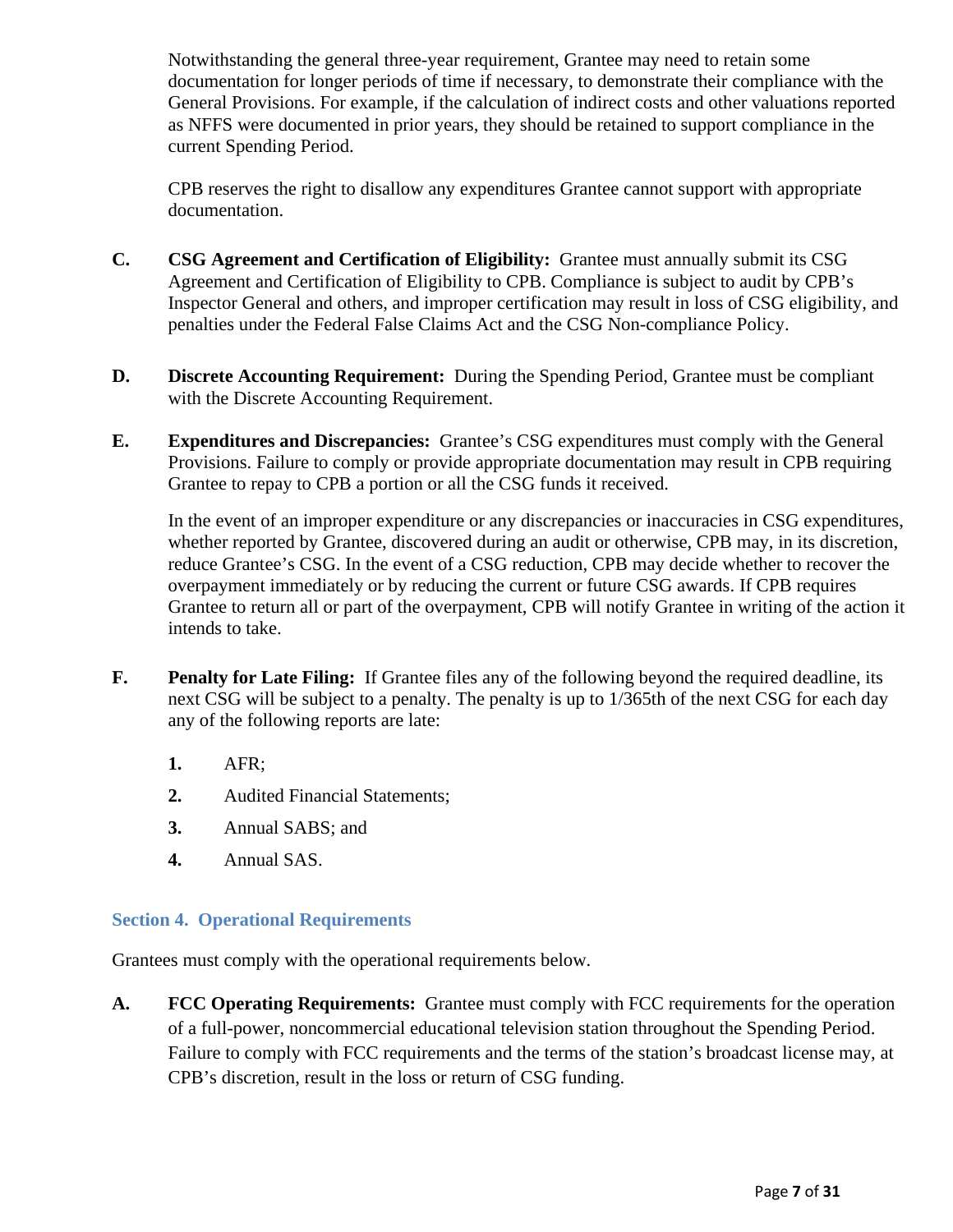- **B. Broadcast Schedule:** The substantial majority of each station's daily total programming hours broadcast on all its channels, including its primary and multicast channels, must be devoted to CPB-Qualified Programming. The station must broadcast on a schedule of seven days per week, 52 weeks per year, for a total of at least 3,000 hours or 58 hours per week.
- **C. Staffing Requirement:** Grantee's staff must be managed by an executive or equivalent whose primary responsibility is to oversee the day-to-day operations of the station, including the responsibility and authority to:
	- **1.** determine when and what material the station broadcasts; and
	- **2.** administer disbursements pursuant to a budget authorized by Grantee's governing board.
- **D. Minimum NFFS:** Each Grantee must have a minimum annual NFFS of \$800,000, which may be determined by either averaging Grantee's NFFS from its three most recent fiscal years or by using Grantee's current year NFFS. If Grantee fails to meet this minimum NFFS requirement, it will continue to receive a CSG if it provides the only public television service to most of its coverage area population and is determined by CPB to be financially viable<sup>[6](#page-7-1)</sup>.
- **E. Channel Sharing Agreement:** Two Grantees in a channel sharing agreement will continue to qualify for a CSG as long as they meet all other eligibility requirements. When one Grantee has the right to use less than half of the capacity of the shared channel, CPB may adjust its CSG.

In a channel sharing agreement between a CSG-eligible station and a commercial station, the CSG-eligible station must have the right to use at least one-half of the total capacity of the shared channel.

In both cases, the channel-sharing agreements may provide flexibility to allow stations to use more or less bandwidth at a given time, depending on the content being aired – a process called dynamic multiplexing – to optimize technical quality of all transmissions over the shared channel.

# <span id="page-7-0"></span>**Section 5. Diversity Statement**

The Communications Act requires CPB to support diverse non-commercial educational content for unserved and underserved audiences. CPB's goal, therefore, is to support stations in providing a wide variety of educational, informational, and cultural content that addresses the following elements of diversity: gender, age, race, ethnicity, culture, religion, national origin, and economic status. It is appropriate that Grantees engage in practices designed to reflect such diversity of the populations they serve. In support of these objectives, Grantee must comply with the following.

- **A. Annual Review:** Annually review and make any necessary revisions to the station's established diversity goal for its workforce, management, and boards, including community advisory boards and governing boards having governance responsibilities specific to or limited to broadcast stations.
- **B. Diversity Statement:** Undertake the following to achieve Grantee's diversity goal:
	- **1.** Annually review with the station's governing board or Licensee Official:

<span id="page-7-1"></span><sup>6</sup> CPB, at its sole discretion, will determine financial viability by examining financial and other relevant factors such as Grantee's ability to pay bills and meet its debt obligations, and whether it has funds other than NFFS to support its operations.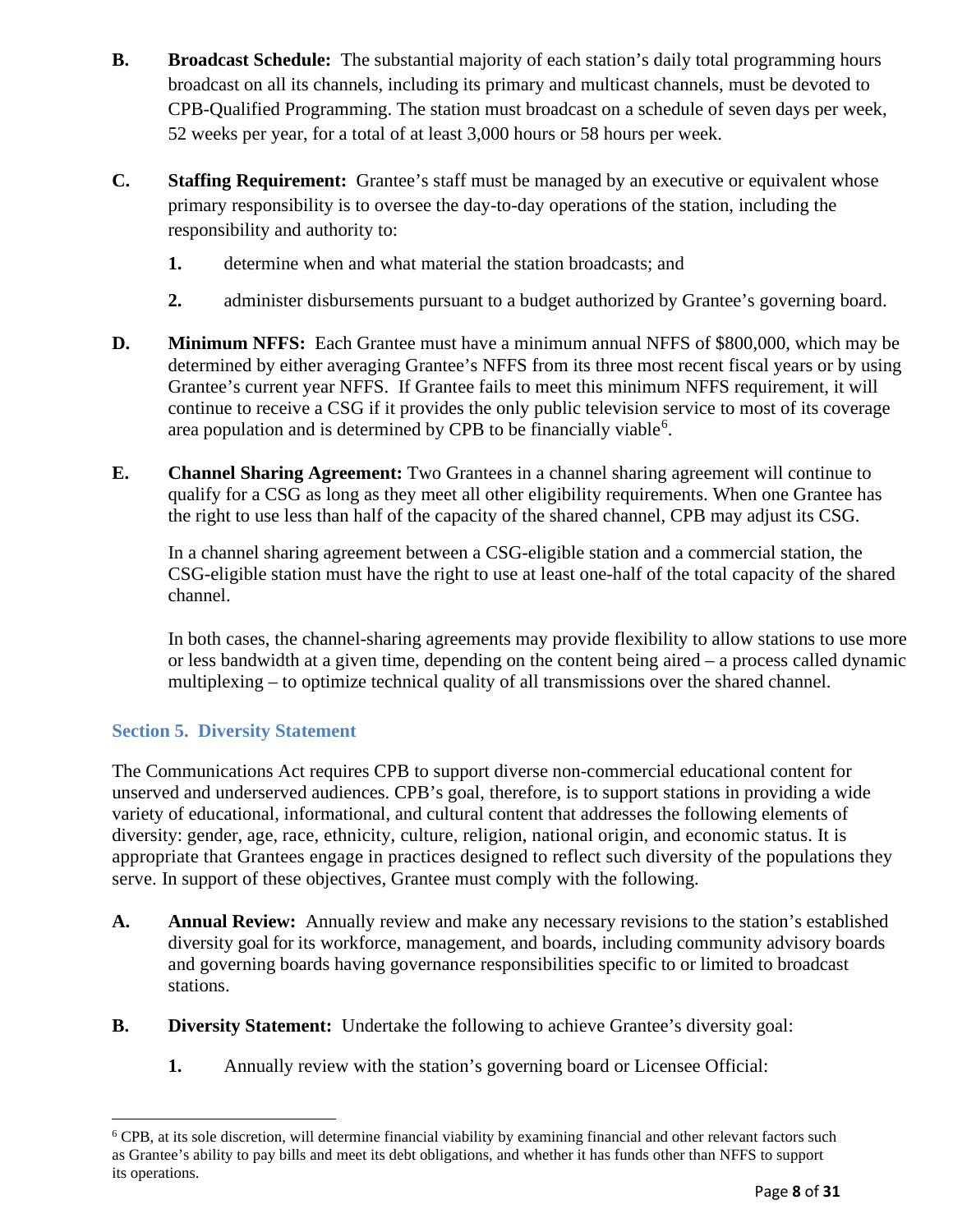- **a.** the diversity goal and any revisions thereto; and
- **b.** practices designed to fulfill the station's commitment to diversity and to meet the applicable FCC guidelines (47 C.F.R. § 73.2080).
- **2.** Maintain on its website or make available at its central office, a diversity statement (approximately 500 words) that reflects on the following points, reviewing and updating the same annually with station management:
	- **a.** the elements of diversity that Grantee finds important to its public media work;
	- **b.** the extent to which Grantee's staff and governance reflect such diversity;
	- **c.** the progress Grantee has made to increase its diversity in the last two to three years; and
	- **d.** Grantee's diversity plans for the coming year.
- **C. Annual Initiative:** Undertake one of the following initiatives on an annual basis:
	- **1.** include individuals representing the diverse groups served by Grantee for internships or work-study programs, which must be designed to provide meaningful professional-level experience and further public broadcasting's commitment to education;
	- **2.** include qualified diverse candidates in any slate of individuals considered for positions on elected governing boards that Grantee controls;
	- **3.** provide diversity training for members of Licensee's governing body or board of directors;
	- **4.** participate in minority or other diversity job fairs; or
	- **5.** provide diversity training for management and appropriate staff.
- **D. Recruiting:** Grantees are strongly encouraged to interview at least one qualified diversity candidate for each senior leadership position hire. The term "senior leadership position" includes: Chief Executive Officer, Chief Operating Officer, Chief Financial Officer, Chief Content Officer, General Manager, and other equivalent positions.

#### <span id="page-8-0"></span>**Section 6. Transparency**

**A. Public Inspection of Documents and Website Posting:** To ensure transparency and public confidence in the use of CPB funds, the Communications Act requires Grantees to make certain documents available for public inspection. As set forth below, CPB also requires public access to other documents, and specifies how all documents must be made available for inspection, either by maintaining them at Grantee's office or by posting them on its station website.

Website posting is not mandatory for all documents, but Grantees are encouraged to post all required information, including meeting notices, for convenience of public access. For purposes of these General Provisions, "station website" includes the website of Grantee's station, if it has one, and if not then its Licensee's website or an affiliated station's website. If Grantee has none of the foregoing, it may, with CPB's approval, use a website shared by other public broadcasting stations.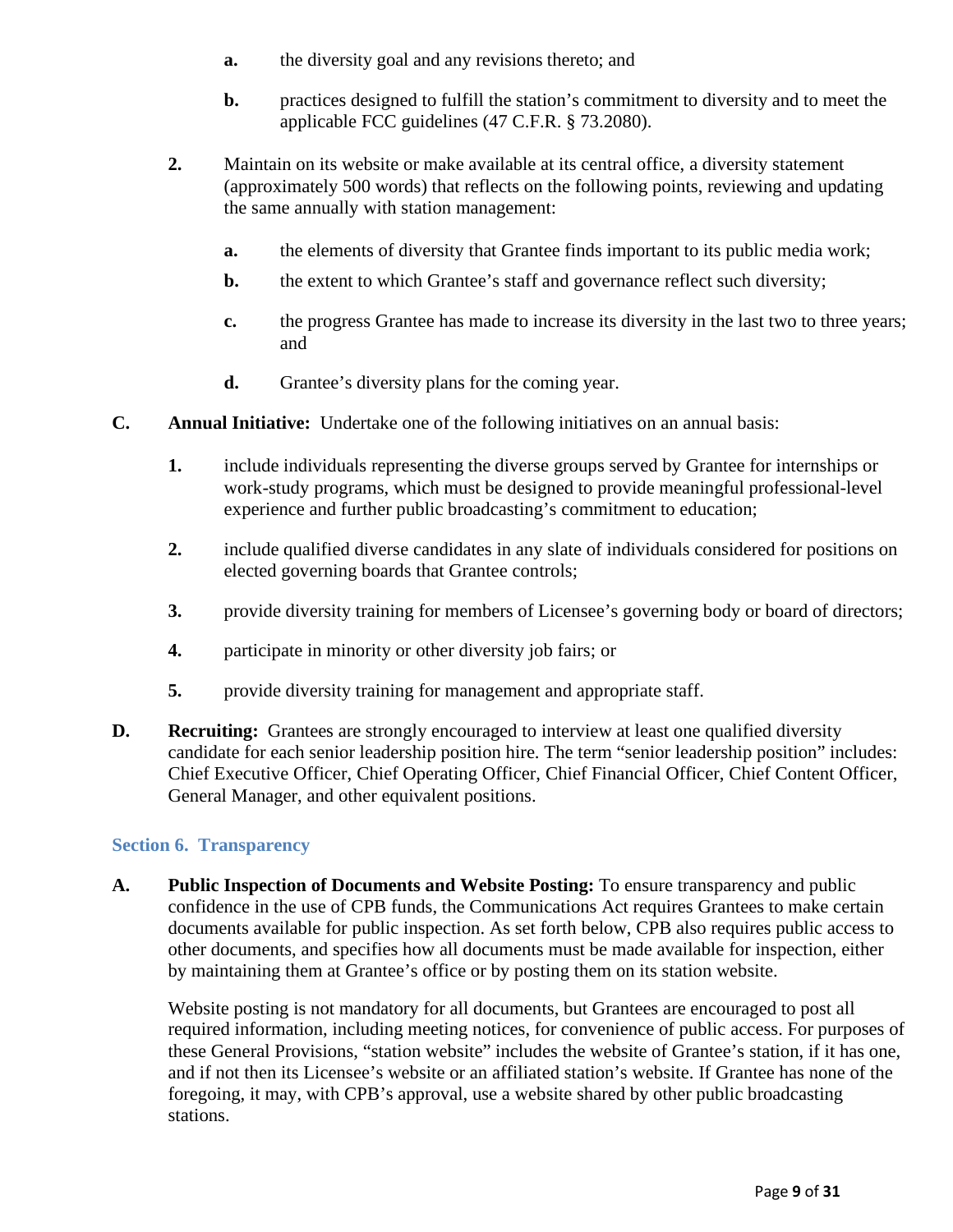- **B. Documents for Public Inspection: Website Posting Required:** At a minimum, each Grantee must post the following for public inspection on its station website.
	- **1.** Station Senior/Executive Management: The names, titles and contact information;
	- **2.** Governing Body: A list of the members of its governing body;
	- **3.** CAB Members: A list of its CAB members; and
	- **4.** The most recent financial records (audited or unaudited financial statements and the AFR or FSR) as required by Section 2(C), Communications Act Requirements.
- **C. Documents for Public Inspection: At Central Office or on Station Website:** At a minimum, each Grantee must maintain the following documents for public inspection at its central office, or post the same on its station website:
	- **1.** Diversity Statement (Section 5(B)(2)); and
	- **2.** LCSR.

# <span id="page-9-0"></span>**Section 7. Spectrum Incentive Auction Transparency**

Public media Licensees have an ethical obligation to their communities to conduct their activities in a transparent and accountable manner, consistent with legal and confidentiality obligations. Because public media Licensees hold their broadcast spectrum in trust for the public, Grantees whose participation in the Spectrum Incentive Auction would significantly reduce or terminate service to their communities should be as transparent as possible and solicit public comment as appropriate.

# <span id="page-9-1"></span>**Section 8: Training Requirements**

- **A. Annual Harassment Prevention Training**: To ensure that CPB-supported public media stations train their personnel to recognize, avoid and report workplace discrimination, including harassment, CPB requires annual harassment prevention training for all officers, employees, and interns of each station as a condition of Grantee's CSG eligibility. Grantee may satisfy this requirement through either of the following training options:
	- 1. An interactive online harassment prevention training service, available free of charge through CPB, that instructs your personnel, individually on the following topics:
		- What constitutes acceptable and unacceptable workplace behavior;
		- How to recognize harassment when it occurs; and
		- How to report and respond to violations.
	- 2. A comparable harassment prevention training program of Grantee's choice. The program will be considered "comparable" if it instructs Grantee's personnel individually, either in person or online, on the three topics above.
- **B. Annual CPB-sponsored Training**: Grantee must annually complete at least one CPB-sponsored training session, including live webinars and in-person training presented by CPB.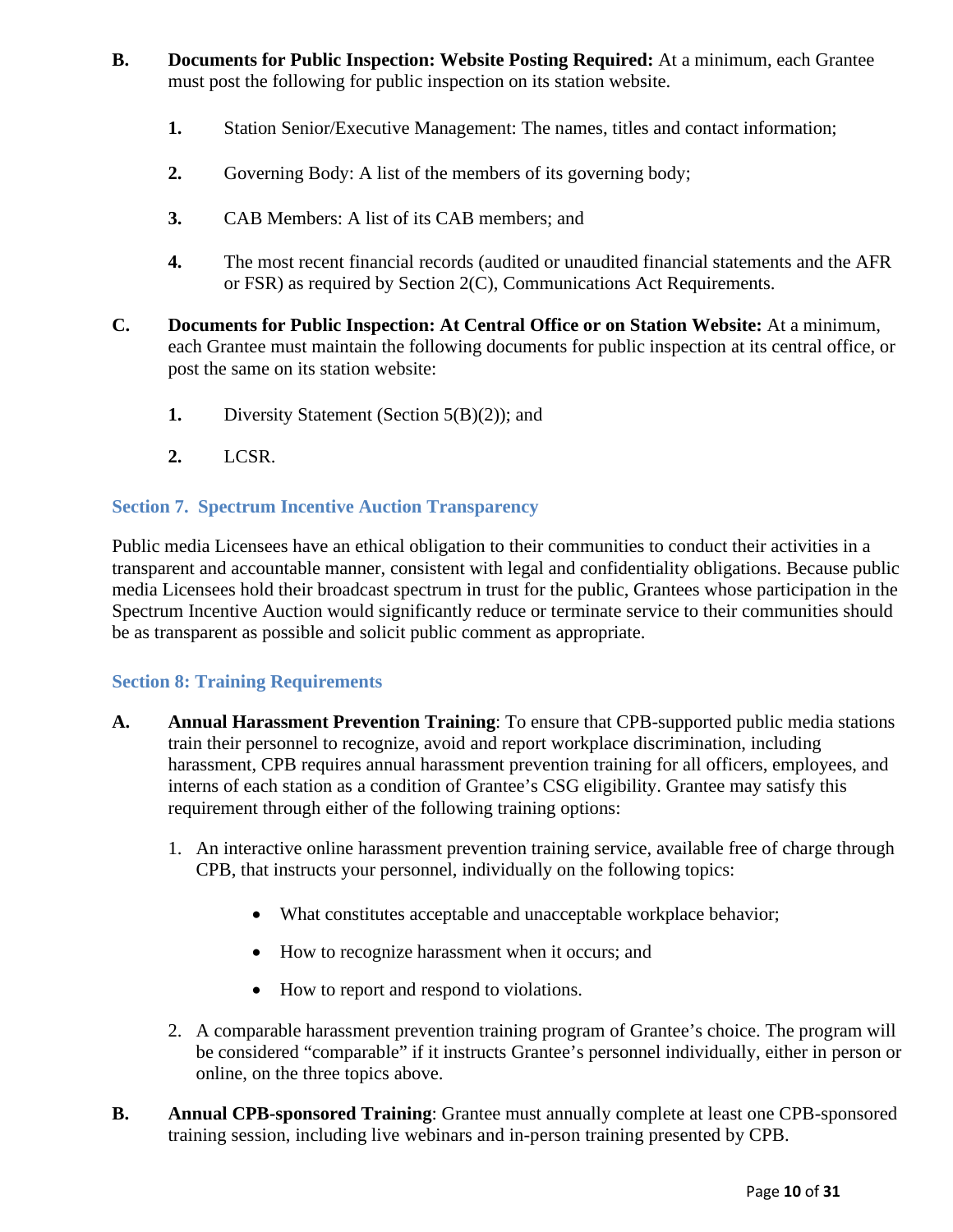#### <span id="page-10-0"></span>**Section 9. Donor Privacy**

Grantee must comply with all applicable federal and state laws and regulations regarding donor privacy and data security.

## <span id="page-10-1"></span>**Section 10. Permitted CSG Expenditures**

**A. Overview:** Pursuant to the Communications Act, CSG funds distributed ". . . may be used at the discretion of the recipient for purposes related primarily to the production or acquisition of programming" (47 U.S.C. § 396(k)(7)).

CSG funds must be used to support Grantee's ability to expand the quality and scope of services it provides to the communities it serves. CSG expenditures must fall into one of the following seven categories, which include salaries and benefits for personnel engaged in those activities.

#### **1. Programming, Production, and Services**

Programming, Production, and Services include Programming and Production, Educational Programs, and Educational Outreach Activities as set forth below.

- **a. Programming and Production:** The acquisition of programming, program operations, program development, program planning, production operations, editing, and the following:
	- i. fees or dues to acquire broadcast rights for programs or series, or rights to use or adapt published materials;
	- ii. program or web content planning and research (script writing, printing, and consulting) in support of programming or production;
	- iii. directors, producers, cast, stagehands, engineers, technicians, and other personnel involved in programming or production;
	- iv. rental of facilities to support programming and production;
	- v. rental of production equipment;
	- vi. space, supplies, and other station resources used in programming or production;
	- vii. repair and maintenance of programming and production equipment; and
	- viii. depreciation and amortization of station equipment and leasehold improvements used for programming and production purposes.
- **b. Educational Programs:** The creation, production, or purchase of programs with educational intent or instructional design as defined below. Grantee must clearly identify the percentage of CSG funds used for the same.
	- i. "Educational intent" is defined as content designed to address specific educational interests of a target audience.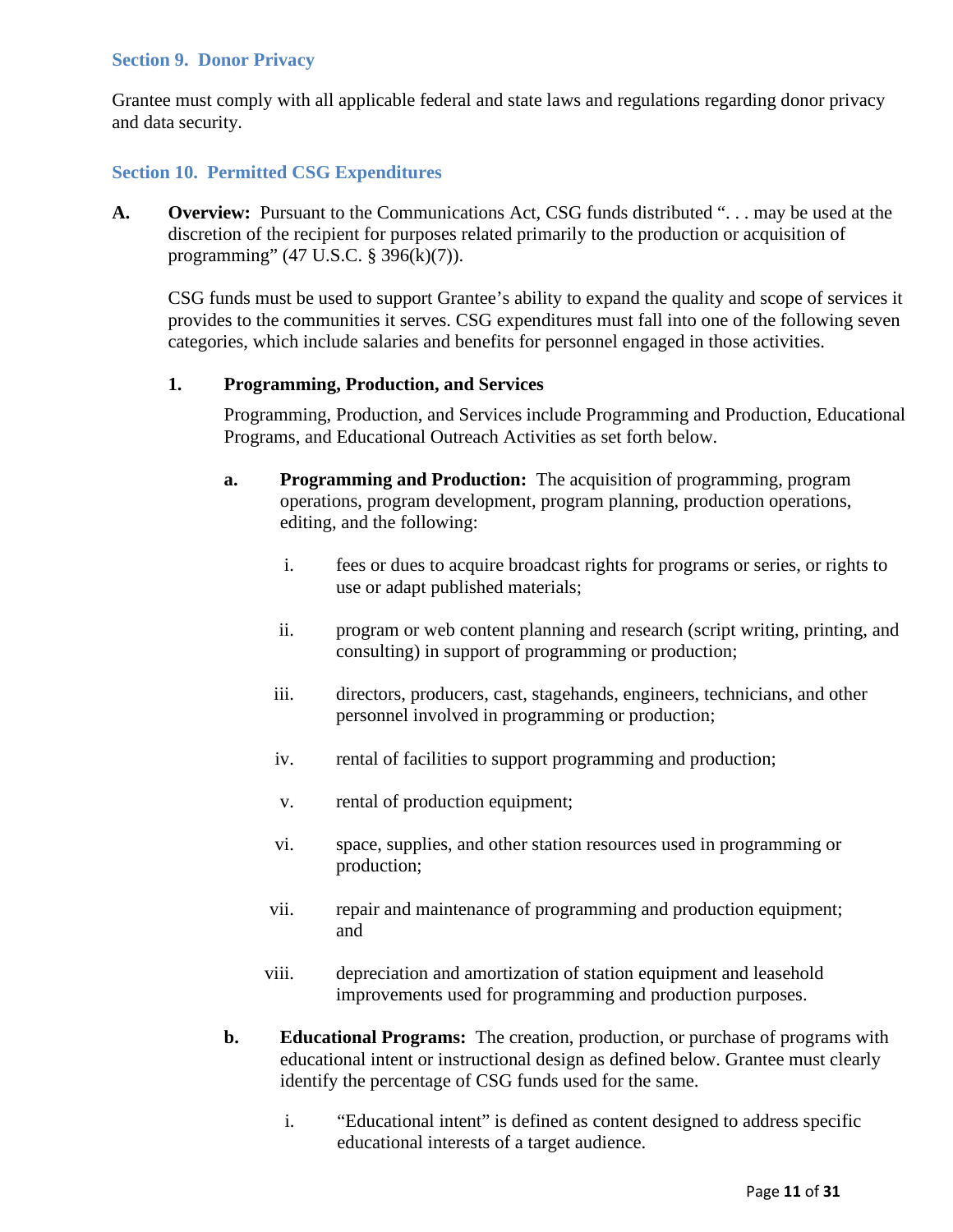- ii. "Instructional design" is defined as content having an educational intent and substantially involving educators in program development. This content includes ancillary materials to support or supplement the same. It also includes the costs of obtaining rights at the time of production for institutional off-air recording, audio visual, re-versioning, and other similar costs.
- **c. Educational Outreach Activities:** Community outreach and engagement activities related to local or national programs and the following:
	- i. local or national services that enable viewers and listeners to follow up on programs through computer, video, and audio conferencing;
	- ii. town meetings;
	- iii. local call-in shows;
	- iv. public service announcements;
	- v. telephone hot lines; and
	- vi. the dissemination of related information and materials related to the items set forth above.
- **2. Broadcasting, Transmission, and Distribution:** Broadcasting, transmission, distribution, and the following:
	- **a.** scheduling programs for airing;
	- **b.** repair and maintenance of broadcasting equipment;
	- **c.** depreciation of antennae, transmission, and other broadcasting equipment;
	- d. distribution and interconnection fees;
	- **e.** engineering; and
	- **f.** web hosting and streaming fees.
- **3. Program Information and Promotion:** Informing the viewing or listening public of available program services and the following:
	- **a.** producing or acquiring "spots" designed for the promotion of specific programs;
	- **b.** advertising in newspapers or other media;
	- **c.** preparing, reproducing, and distributing program guides;
	- **d.** travel and related expenses of promotion;
	- **e.** dues or fees related to this function; and
	- **f.** supporting services.
- **4. Fundraising and Membership Development:** Activities to persuade others to contribute money, securities, time, materials, or facilities to the station, such as:
	- **a.** solicitation of underwriting funds and grants;
	- **b.** membership development;
	- **c.** acquiring and distributing fundraising material;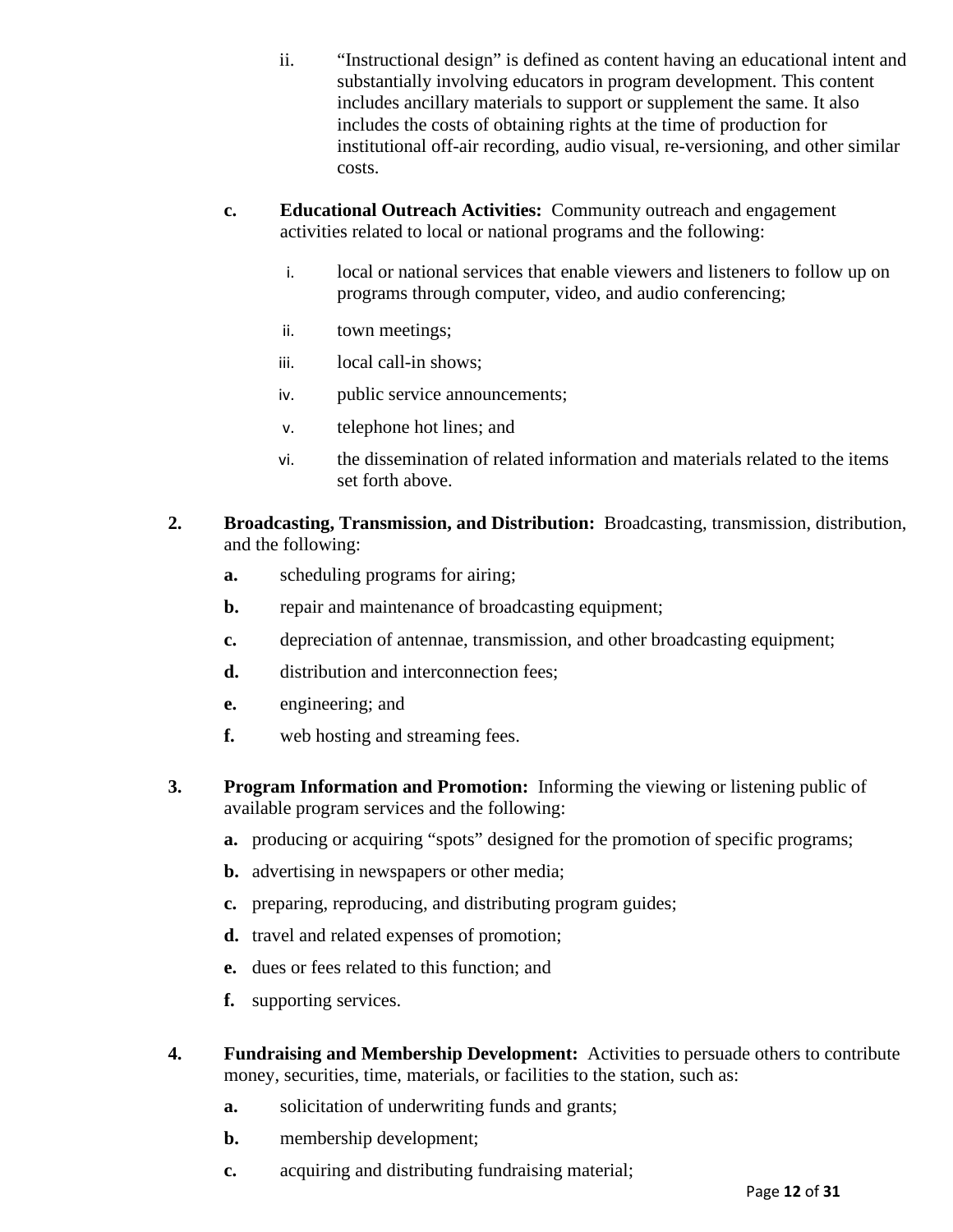- **d.** designing, printing, and distributing leaflets or posters for fundraising;
- **e.** meetings for improving fundraising techniques;
- **f.** services of fundraising consultants and talent;
- **g.** developing and maintaining contributor records;
- **h.** committee meetings dealing with fundraising policies and issues, including the preparation of minutes and reports of such meetings;
- **i.** program and production costs of broadcast appeals for funds;
- **j.** mailing costs related to fundraising; and
- **k.** direct costs of special fundraising activities and auctions.
- **5**. **Underwriting and Grant Solicitation:** Soliciting program underwriting funds and general support grants from foundations, corporations, and governments.
- **6. Management and General:** Supervising and controlling overall day-to-day operations, accounting, and office service activities, as well as:
	- **a.** human resource administration, including recruiting, retention, and benefit programs;
	- **b.** accounting, auditing, and budgeting;
	- **c.** information technology systems and support services, where not specifically devoted to other functions;
	- **d.** legal services of a general (non-program) nature;
	- **e.** all occupancy costs not specifically identifiable with other functions;
	- **f.** office functions that provide general support throughout the organization (*e.g.*, corporate receptionists and telephone attendants, central mail services, and maintenance of corporate archives);
	- **g.** maintenance of operations manuals, directors' committee lists, and expenses related to governing board, CAB, or administrative committee meetings;
	- **h.** depreciation of buildings, furnishings, and equipment used in management and general functions;
	- **i.** dues for public broadcasting station membership organizations; and
	- **j.** indirect costs that are:
		- not directly identified with another function, that are indispensable to the conduct of those functions and to Grantee's existence; and
		- associated with the overall direction of Grantee's general board activities, business management, general recordkeeping, budgeting, and related purposes.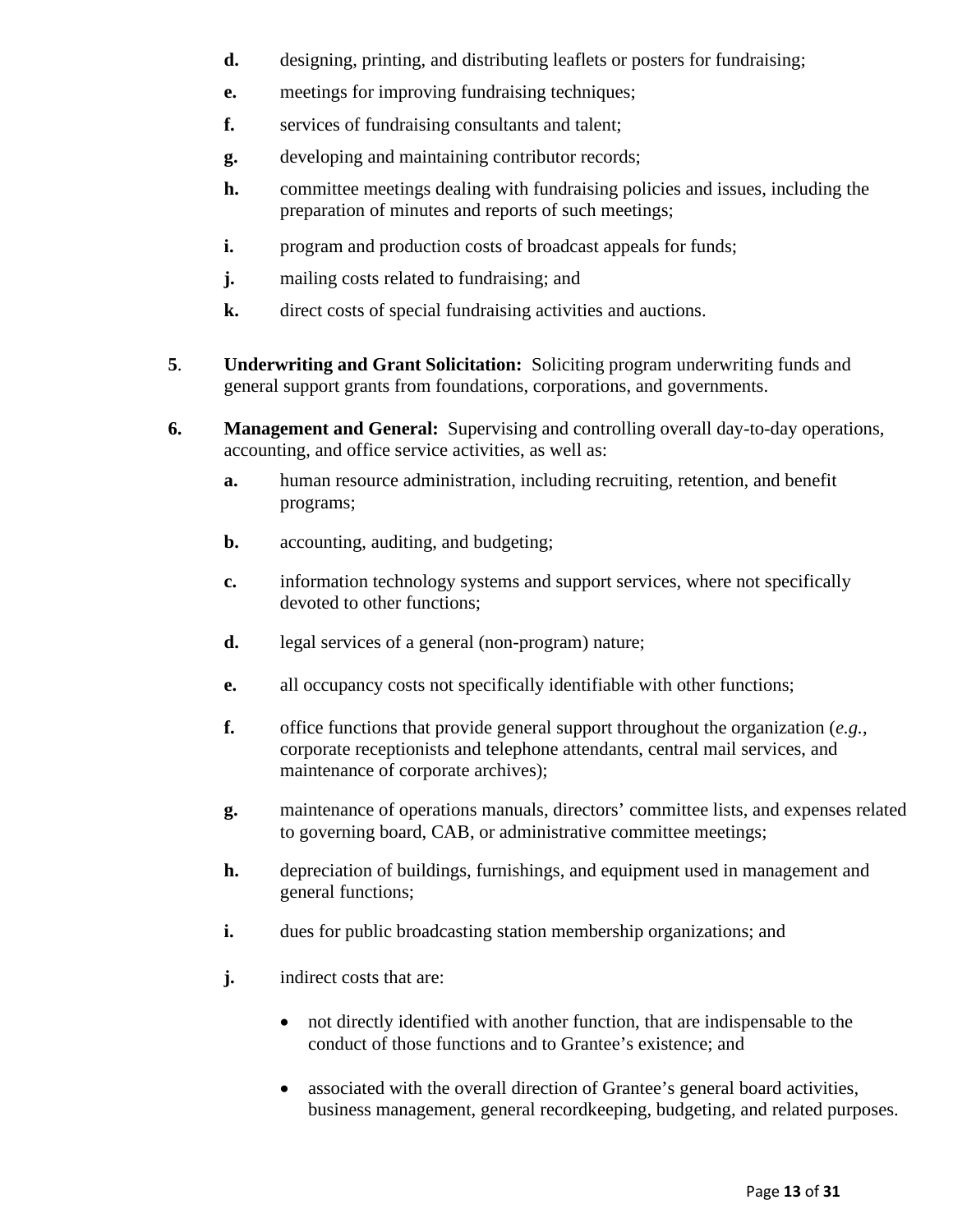- **7. Purchase, Rehabilitation, or Improvement of Capital Assets:** Purchase, rehabilitation, or improvement of capital assets, as well as:
	- **a.** expenditures to purchase, rehabilitate, or improve tangible capital assets, such as studio and station equipment, vehicles, buildings, and other structures; and
	- **b.** other capital assets funded with the CSG.

# <span id="page-13-0"></span>**Section 11. Restricted CSG Expenditures**

Grantee's use of CSG funds is restricted as follows.

- **A. Entertainment:** Grantee shall not use any CSG funds for any reception or entertainment for any officer or employee of the federal government, or any state or local government (47 U.S.C. § 396  $(k)(2)(A)).$
- **B. Influencing Legislation:** Grantee shall not use any CSG funds to pay the salary or expenses of Grantee's staff, or its agents, related to any activity designed to support, defeat, or influence legislation or appropriations before Congress, or any state legislature  $(26 \text{ U.S.C. } § 501(c)(3))$ .

Grantee shall not use any CSG funds for activities designed to support, defeat, or influence legislation or appropriations pending before the Congress, or any state legislature. This also refers to activities including, but not limited to:

- **1.** publicity or propaganda; and
- **2.** the creation, distribution, or use of any kit, pamphlet, booklet, social media communications, publication, and radio, television, or video presentation.

However, if these activities support a presentation Grantee makes to or at the request of the Congress, any state legislature, or in support of recognized executive-legislative relationships, they may be exempt  $(26 \text{ U.S.C.} \S 501(c)(3))$ .

- **C. CPB-Qualified Programming:** Grantee shall not use any CSG funds to cover the cost of producing, acquiring, or distributing programs, unless they are for CPB-Qualified Programming.
- **D. Restricting CSG Funds:** Grantee may not impound or otherwise withhold or inappropriately restrict the station's use of CSG funds. CSG funds may not be used to supplant funds or reduce budgets for other support already being provided to the station(s) by Grantee.
- **E. Overhead Expenses:** Grantee shall not use CSG funds to offset a Licensee's overhead or for any other expenses not directly related to the operation of the station, unless such overhead and expenses are enumerated in Section 4, Operational Requirements.
- **F. Sale of Assets:** Grantee shall use CSG funds and the proceeds from the sale of assets acquired with CSG funds solely for the benefit of the public broadcast television station.
- **G. Staffing Costs:** Full-time Employees whose salaries are paid using CSG funds must exercise fulltime responsibilities over the public broadcast television station's operations. Grantee shall not require said personnel to perform duties unrelated to the public broadcast television station's operation. For Full-time Employees whose salaries are partially paid using CSG funds, Grantee shall ensure that the portion of their salary paid with CSG funds shall not exceed the percentage of said employees' time spent on the public broadcast television station's operations.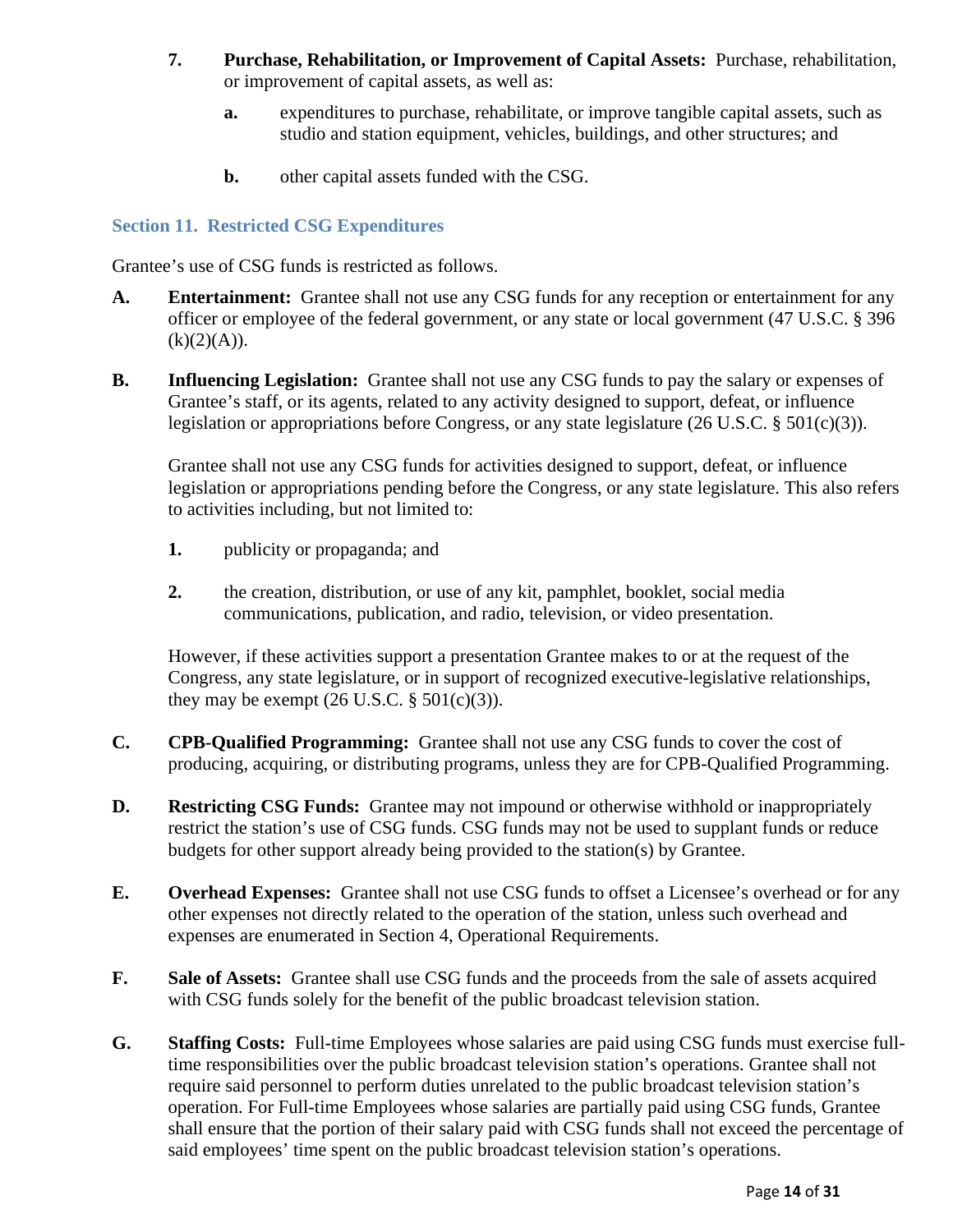**H. Standard Pricing:** Grantee shall not use CSG funds for personnel services, programming (production and acquisition) expenses, or the cost of technical facilities in excess of the standard amounts Grantee usually pays for the same under similar circumstances.

## <span id="page-14-0"></span>**Section 12. Spending Period**

CSG funds must be expended during the Spending Period in accordance with the purposes and restrictions set forth in these General Provisions, and the Financial Reporting Guidelines, incorporated herein by reference. Any funds not expended during the Spending Period must be returned to CPB no later than November 3, 2021. Expenditures inconsistent with these shall be considered unauthorized expenditures and must be returned to CPB pursuant to Section 16. Return of Funds. Once the Spending Period expires, Grantee may not reallocate disallowed expenditures.

## <span id="page-14-1"></span>**Section 13. CSG Payments and Report Due Dates**

- **A. CSG Payments:** CSGs will be disbursed to Grantee in two installments. However, each CSG payment is contingent upon Grantee submitting all required forms, reports, and/or other documents and information required by CPB.
- **B. CSG Offer Expiration:** Grantee's Head of Grantee and Licensee Official must execute its CSG Agreement and Certification of Eligibility by June 30, 2020, or risk forfeiting its CSG as determined by CPB. If Grantee prefers to receive the CSG payment at a different date, Grantee must notify CPB in writing at [csg@cpb.org.](mailto:csg@cpb.org)
- **C. Report Due Dates:** To avoid penalties and delayed disbursement of CSG payments, Grantee must submit all required documents and reports to CPB on time. The financial forms (AFR and audited financial statement) are due within five months after the close of Grantee's fiscal year. As a condition of receiving the CSG, each Grantee must also complete and submit the annual LCSR, SABS, and SAS by February 15. If Grantee submits its financial forms, SABS, or SAS after the filing deadlines, as determined by CPB, Grantee will be subject to a financial penalty set forth in Section 3 (F), Recordkeeping Requirements.

# <span id="page-14-2"></span>**Section 14. Extent of CPB Commitment**

CPB makes no commitment or representation, expressed or implied, to provide Grantee funds in excess of the CSG that Grantee qualifies for and that CPB determines is appropriate. CSG awards are contingent upon CPB receiving its federal appropriation. In the event reductions occur in the amount of the federal appropriation which is allocated to CSG awards, whether by rescission or otherwise and whether before or after funds are paid to Grantee, the CSG awards shall be reduced by a proportional amount and grantee shall refund to CPB any amount paid to it in excess of the reduced award.

#### <span id="page-14-3"></span>**Section 15. Termination**

CPB reserves the right to terminate a Grantee's CSG if it fails to comply with the General Provisions or provides inaccurate information to CPB in any certification required by the General Provisions or any CSG-related document. Upon termination, CPB may, in its sole discretion, require Grantee to return CSG funds pursuant to Section 16, Return of Funds.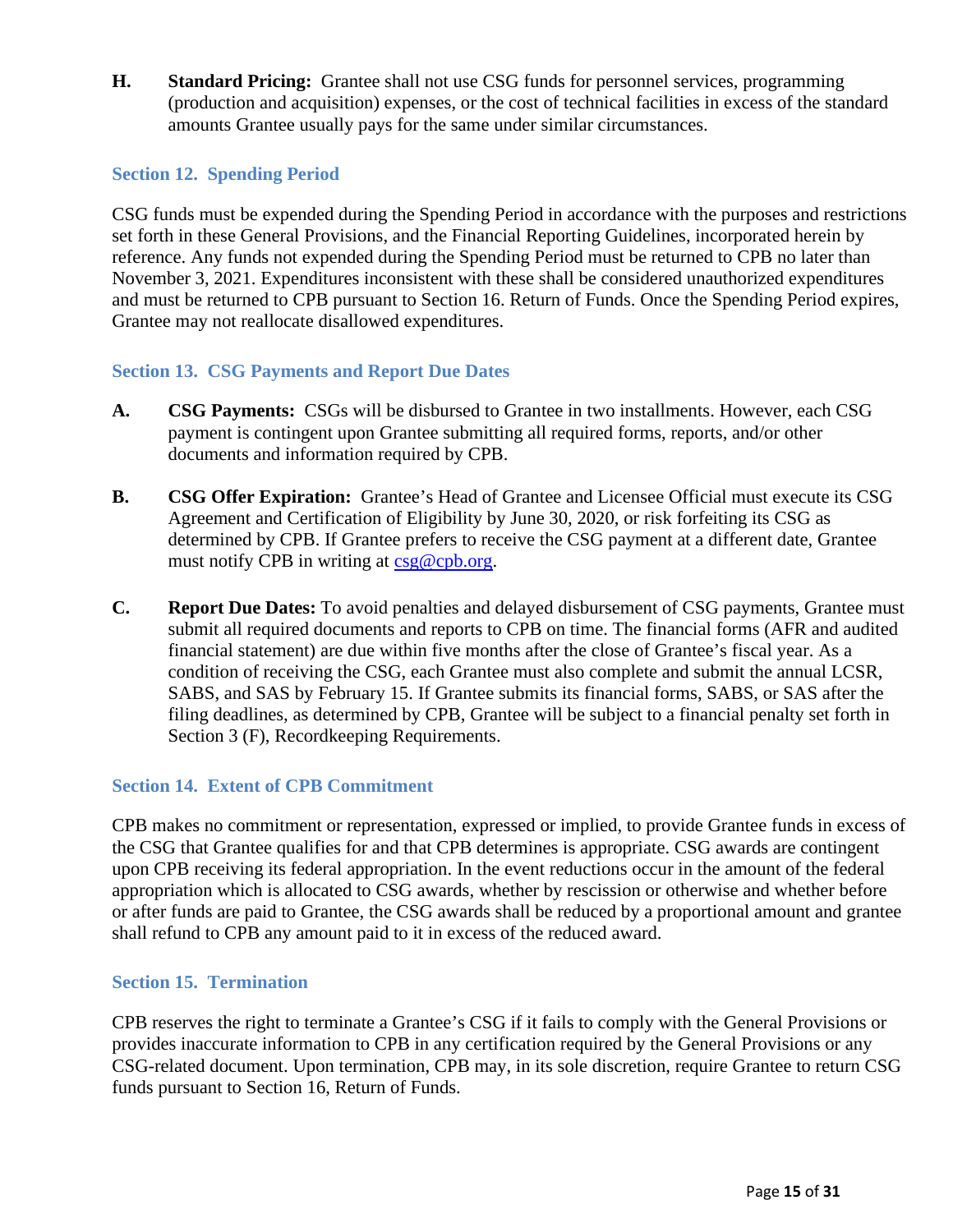#### <span id="page-15-0"></span>**Section 16. Return of Funds**

- **A. Unused Funds:** All FY 2020 CSG funds that are not expended by September 30, 2021, must be returned to CPB on or before November 30, 2021.
- **B. Unauthorized Expenditures:** All unauthorized CSG expenditures shall be repaid by Grantee to CPB immediately upon CPB's request.
- **C. Loss of CSG Eligibility:** When a Grantee is no longer eligible to receive a CSG, CPB, in its sole discretion, may require any Grantee to return CSG funds, as set forth below.
	- **1.** In any of the situations described in paragraphs (2), (4), or (5) below, CPB may require a recipient of a CSG to return the greater of:
		- **a.** all unexpended CSG funds from grant periods that have not yet expired; or
		- **b.** the amount equal to the *pro rata* monthly share of the total CSG for all grant periods that have not yet expired, multiplied by the number of full months remaining in the grant period(s).
	- **2.** In addition to the amount that CPB may require a CSG recipient to return under paragraph (1) above:
		- **a.** If any recipient of a CSG effectuates a transfer of control, assignment, or lease of its broadcast license to a non-CSG-qualified organization, whether or not effectuated in accordance with Section 18. Assignment, CPB may require the recipient to return an amount not to exceed the greater of: (a) twenty percent of the sale price in the event of a sale, (b) twenty percent of the amount to be paid under the lease over the course of its term in the event of a lease, or (c) twenty percent of all CSG funds that have been provided, as calculated on a *pro rata* monthly basis, during the 24-month period preceding the effective date of the Grantee's agreement for transfer of control, assignment, or lease; or
		- **b.** If any recipient of a CSG ceases to operate a qualified public television service due to the relinquishment or loss of its broadcast license, CPB may require the recipient to return an amount not to exceed fifteen percent of all CSG funds that have been provided, as calculated on a *pro rata* monthly basis, during the 24-month period preceding the date on which the relinquishment or revocation becomes final (*i.e.*, no longer subject to administrative or judicial review), provided, however, that if the relinquishment of a broadcast license is related to a merger or consolidation with another CSG-qualified organization, then CPB's ability to require the return of funds shall be governed by paragraph (3) below rather than this paragraph; or
		- **c.** If CPB determines that any recipient of a CSG, for any reason other than those set forth in paragraphs (1) and (2) above, is no longer qualified to receive CSG funds (including but not limited to as a result of a failure to comply with any requirement of these General Provisions or the imposition by the FCC of limits upon its operations), CPB may require the recipient to return an amount not to exceed fifteen percent of all CSG funds that have been provided, as calculated on a *pro rata* monthly basis, during the 24-month period preceding the date on which CPB determines that the recipient was no longer qualified.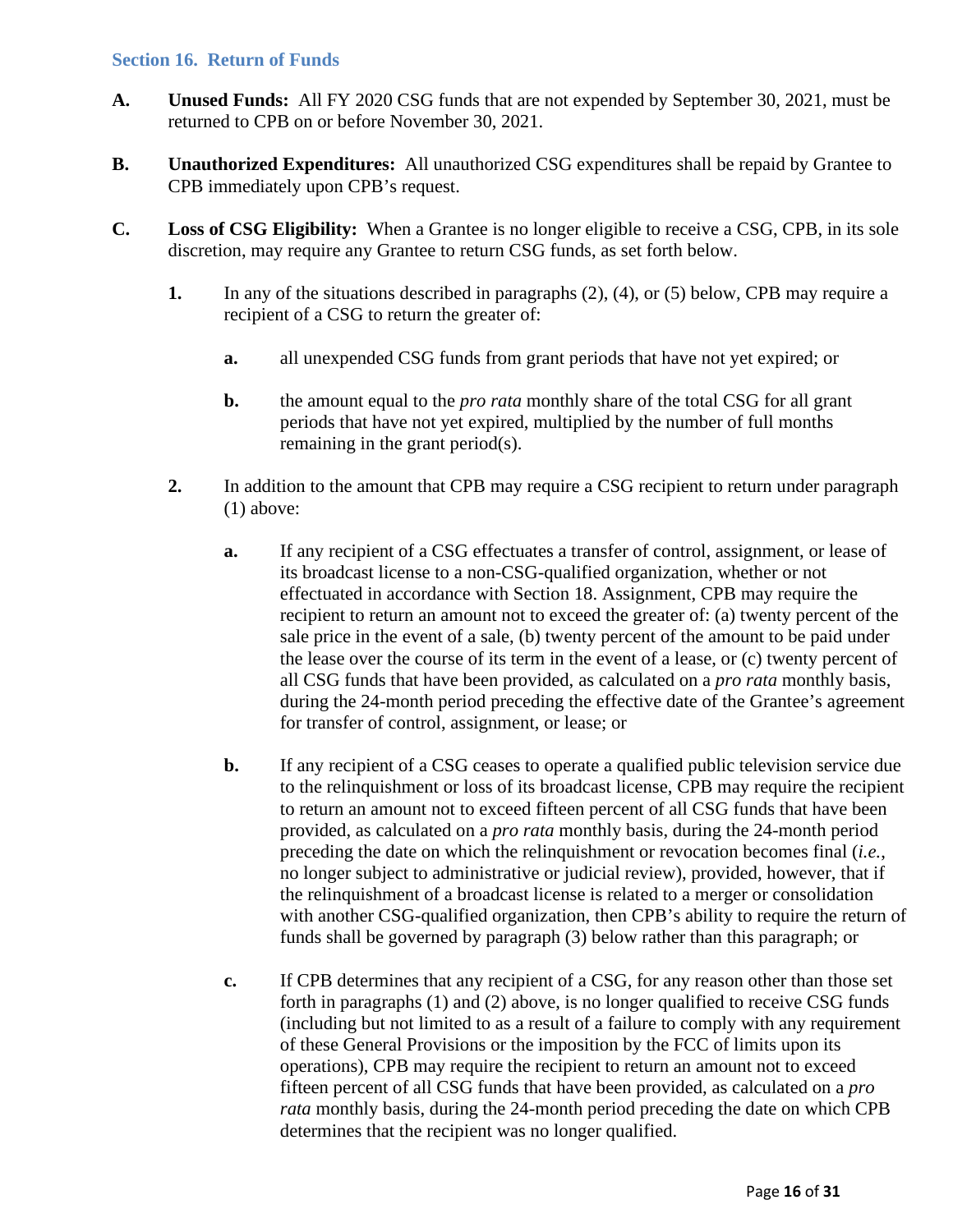- **3.** If a Grantee:
	- **a**. effectuates a transfer of control, assignment, or lease of its broadcast license to a non-CSG-qualified organization that, as a result of the transfer of control, assignment, or lease desires to become a CSG-qualified organization and is otherwise qualified, or
	- **b.** relinquishes its broadcast license pursuant to a merger or consolidation with another CSG-qualified organization, or
	- **c**. complies with the requirements of Section 18. Assignment, CPB may, in its sole discretion, permit the recipient to assign any of the funds that CPB might otherwise require the recipient to return pursuant to paragraph (1) above to the organization with which the recipient's operations were or are to be merged or consolidated, provided that the recipient demonstrates to CPB's satisfaction that such funds will be used in accordance with these General Provisions.
- **4.** If any recipient of a CSG effectuates a transfer of control, assignment, or lease of its broadcast license to another CSG-qualified organization and complies with the requirements of this Section, CPB may, in its sole discretion, permit the recipient to assign any of the funds that CPB might otherwise require the recipient to return pursuant to paragraph (1) above to the CSG-qualified transferee or lessee, provided that the recipient demonstrates to CPB's satisfaction that such funds will be used in accordance with these General Provisions.
- **5.** A Grantee that relinquishes its license in the Spectrum Auction and ceases broadcast operations entirely will be required to return all CSG funds to CPB from any open grant period, except if two Grantees merge or Licensee holds multiple stations and at least one of its stations is eligible to receive a CSG.
- **D. Procedures for Return of Funds:** In all cases in which funds must be returned, checks shall be made payable to the Corporation for Public Broadcasting, and forwarded to Vice President and Controller, Corporation for Public Broadcasting, 401 9<sup>th</sup> Street, N.W., Washington, DC 20004. If Grantee fails to return funds due to CPB, CPB reserves the right to offset said amount due against Grantee's future CSG payment(s).

# <span id="page-16-0"></span>**Section 17. Consolidation**

The management and operational control of all noncommercial television stations licensed to the same entity are consolidated when calculating CSG amounts. The following types of television stations may not be consolidated:

- **1.** closed-circuit stations;
- **2.** stations managed and operated by and for students;
- **3.** stations that primarily provide training programming to Grantee employees, clients, and/or representatives; and
- **4.** stations licensed to political organizations.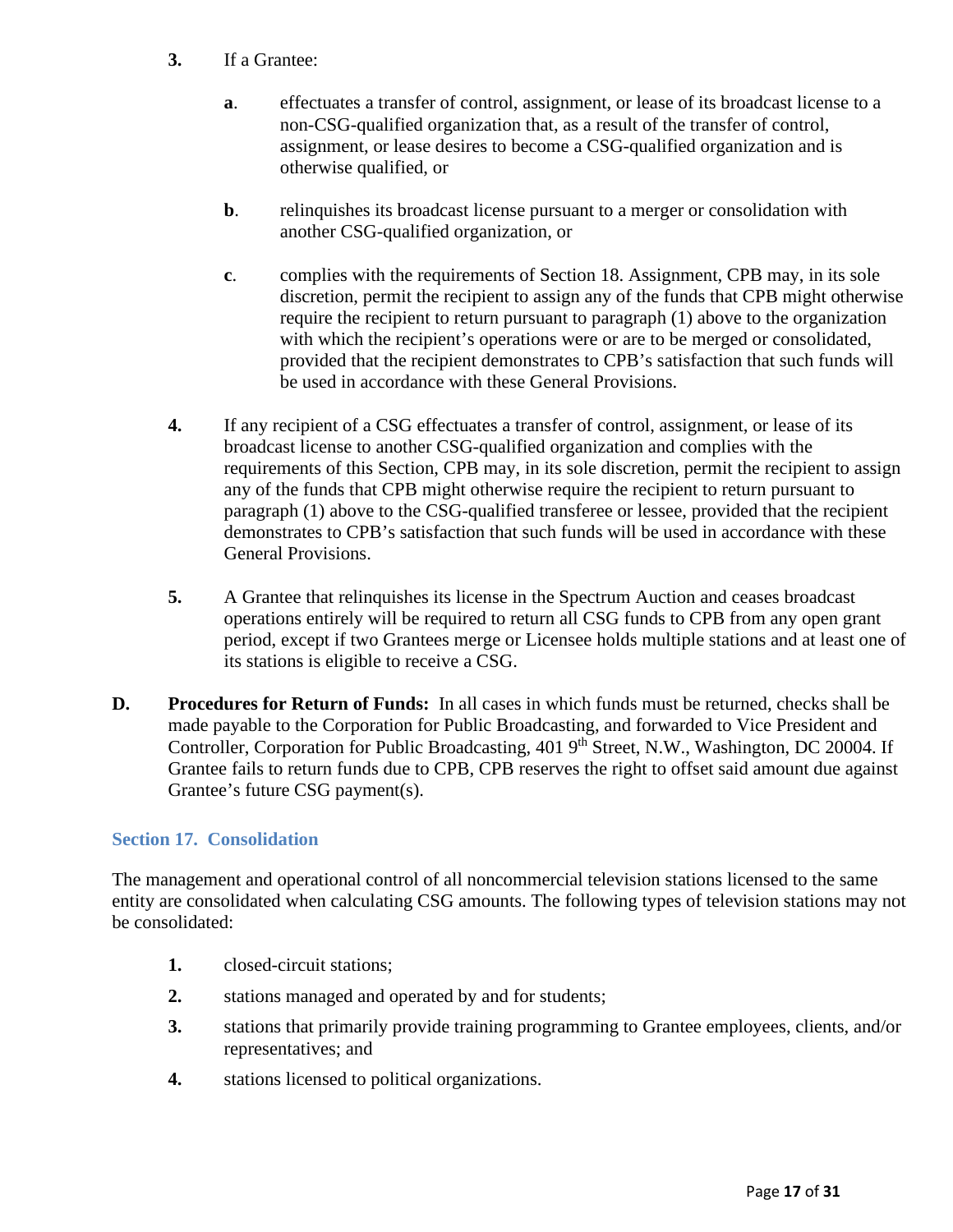## <span id="page-17-0"></span>**Section 18. Assignment**

Grantee may not assign any of its rights or obligations hereunder in whole or in part (even if a third party becomes responsible for providing programming for all or part of a station's broadcast schedule or any other aspect of Licensee's broadcast operations) without CPB's prior written consent.

## <span id="page-17-1"></span>**Section 19. Nondiscrimination**

Grantees must comply with the nondiscrimination provisions set forth below.

- **A. Discrimination:** Grantee shall not discriminate against any employee or applicant for employment because of race, color, religion, age, sex, national origin, or physical or mental handicap. Grantee will take affirmative action to ensure that applicants are considered for employment without regard to their race, color, religion, age, sex, national origin, or physical or mental handicap.
- **B. Laws and Regulations:** Grantee shall comply with all laws and regulations prohibiting discrimination on the basis of race, color, religion, age, sex, national origin, or physical or mental handicap that may be applicable to Grantee, including but not limited to the following:
	- **1.** Title III of the Public Telecommunications Financing Act of 1978 (47 U.S.C. § 398);
	- **2.** Title VII of the Civil Rights Act of 1964 (42 U.S.C. § 2002e);
	- **3.** Equal Pay Act of 1963 (29 U.S.C. § 206);
	- **4.** Age Discrimination in Employment Act of 1967 (29 U.S.C. § 621-634);
	- **5.** Title VI of the Civil Rights Act of 1964 (42 U.S.C. § 2002d);
	- **6.** Title IX of the Education Amendment of 1972 (20 U.S.C. § 1681);
	- **7.** Title V of the Rehabilitation Act of 1973 (29 U.S.C. § 790-794); and
	- **8.** FCC's regulations concerning equal employment opportunity (47 C.F.R. § 73.2080).
- **C. Subcontracts:** Grantee must include the provisions of this Section in all contracts and subcontracts it enters that are funded by its CSG.

#### <span id="page-17-2"></span>**Section 20. Equal Employment Opportunity**

Grantee must certify in its CSG Agreement and Certification of Eligibility to CPB that it complies with the FCC Rules concerning equal employment opportunity (47 C.F.R. § 73.2080) and the requirements in the Communications Act concerning equal employment opportunity (4[7](#page-17-4) C.F.R. § 396 (k)(11)(A)).<sup>7</sup>

#### <span id="page-17-3"></span>**Section 21. Other Nondiscrimination Requirements**

**A. Discrimination Claims:** Grantee acknowledges that CPB is a private, nonprofit corporation and does not have the legal authority to investigate and adjudicate complaints alleging discriminatory

<span id="page-17-4"></span><sup>7</sup> FCC requirements are different from CPB's Employment Statistical Report requirements, which are detailed in Section 2(E), Communications Act Requirements.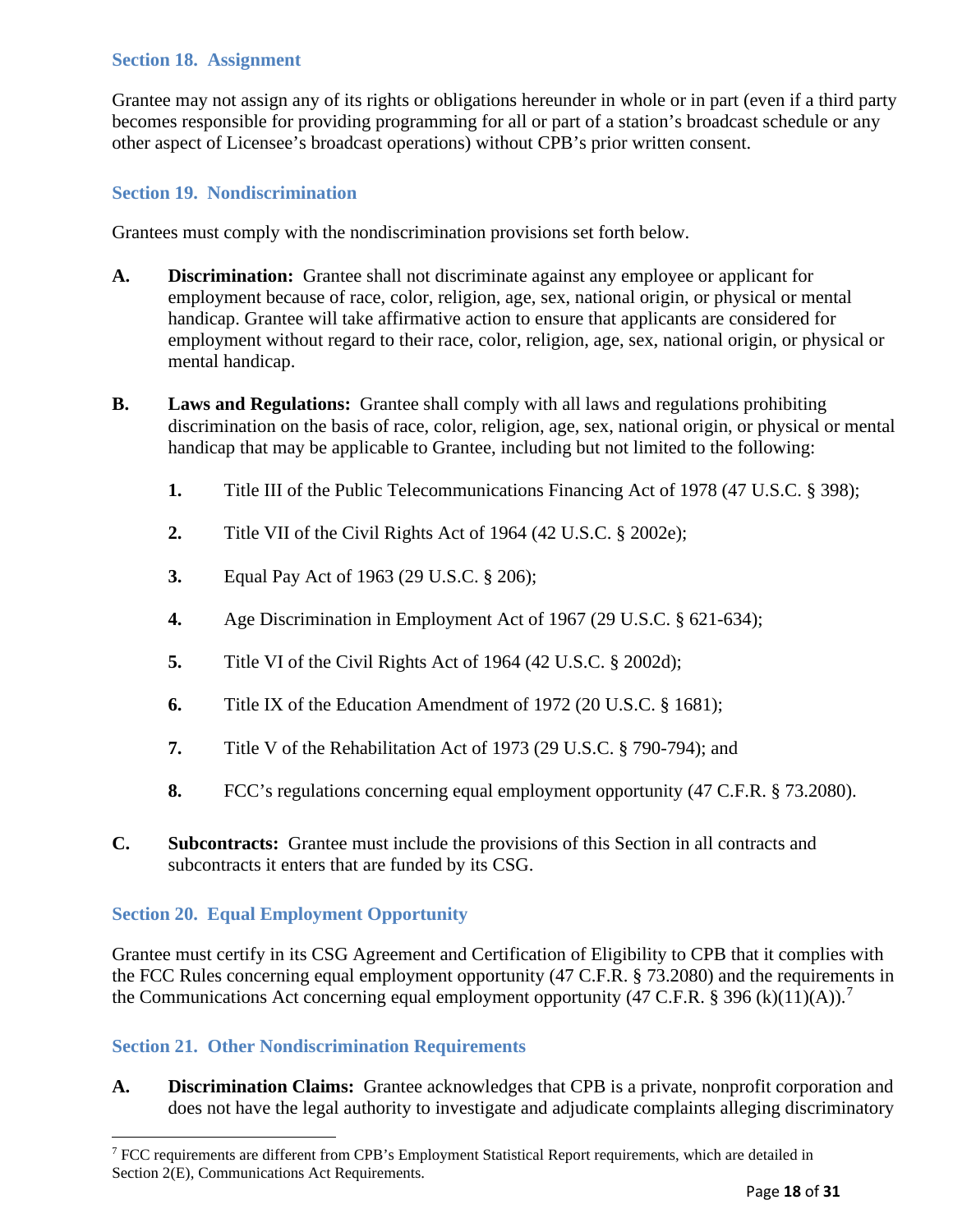practices by Grantee. CPB will, therefore, refer all such complaints it receives to a government agency with jurisdiction to conduct any proceedings that may be appropriate. Further, CPB will cooperate fully with every such agency with jurisdiction to inquire into alleged discriminatory practices by a Grantee.

**B. Applicable Laws and Regulations:** Grantee acknowledges that the laws and regulations prohibiting discrimination against persons on the basis of race, color, religion, national origin, age, sex, or physical or mental handicap may be federal, state, or local and may vary from jurisdiction to jurisdiction.

Grantee represents and warrants that it knows, understands, and applies the laws and regulations regarding discrimination and acknowledges that CPB is under no obligation to advise Grantee of the same unless required by law or regulation.

**C. Suspension or Cancellation of CSG:** Whenever a court or government agency with jurisdiction shall make a determination that Grantee is in violation of federal, state, or local laws and regulations prohibiting discrimination on the basis of race, color, religion, age, national origin, sex, or physical or mental handicap, and notice of such determination is provided to CPB, CPB shall promptly notify Grantee that, unless Grantee demonstrates to CPB's satisfaction, within 30 days, that the violation has been corrected or that Grantee is in compliance with all provisions of such determination, CPB may suspend or cancel all CSG or other CPB funding.

Whenever such determination is appealed or otherwise challenged in an appropriate forum, whether or not the effect of such determination is stayed pending appeal, CPB shall notify Grantee that, unless Grantee can show cause to the contrary within 30 days, CPB shall suspend or cancel CPB assistance. If CPB decides to suspend or cancel such funding, all sums that would have been payable to Grantee shall be held by CPB pending completion of the appellate process, and CPB shall not suspend or cancel its non-financial and/or in-kind assistance during the appeal.

# <span id="page-18-0"></span>**Section 22. Governing Law and Jurisdiction**

Except as otherwise required by law, Grantee agrees that the General Provisions and all instruments between Grantee and CPB related thereto shall be construed in accordance with the laws of the District of Columbia. Notwithstanding the jurisdiction of any other court, by accepting a CSG, Grantee expressly submits and consents in advance to the jurisdiction of the Superior Court of the District of Columbia and the U.S. District Court for the District of Columbia for all claims or disputes pertaining directly or indirectly to any CSG or Interconnection Grant, or any program set forth in the General Provisions, or any matter related thereto. Grantee further agrees that in any action or proceeding commenced in any court in the District of Columbia, Grantee shall be deemed to have been duly served with process of such court when process is delivered to Grantee personally or by certified or registered mail (return receipt requested) within or outside of the District of Columbia.

# <span id="page-18-1"></span>**Section 23. Amendment to General Provisions**

CPB reserves the right, in its sole discretion, to amend the General Provisions and will notify Grantee of the same. Grantee will be deemed to agree and comply with the amendments unless it notifies CPB otherwise in writing within 30 days of receipt of CPB's notification.

Upon receiving Grantee's notification, Grantee will be disqualified from the CSG program and Grantee shall immediately repay CPB any amounts due CPB under Section 16. Return of Funds.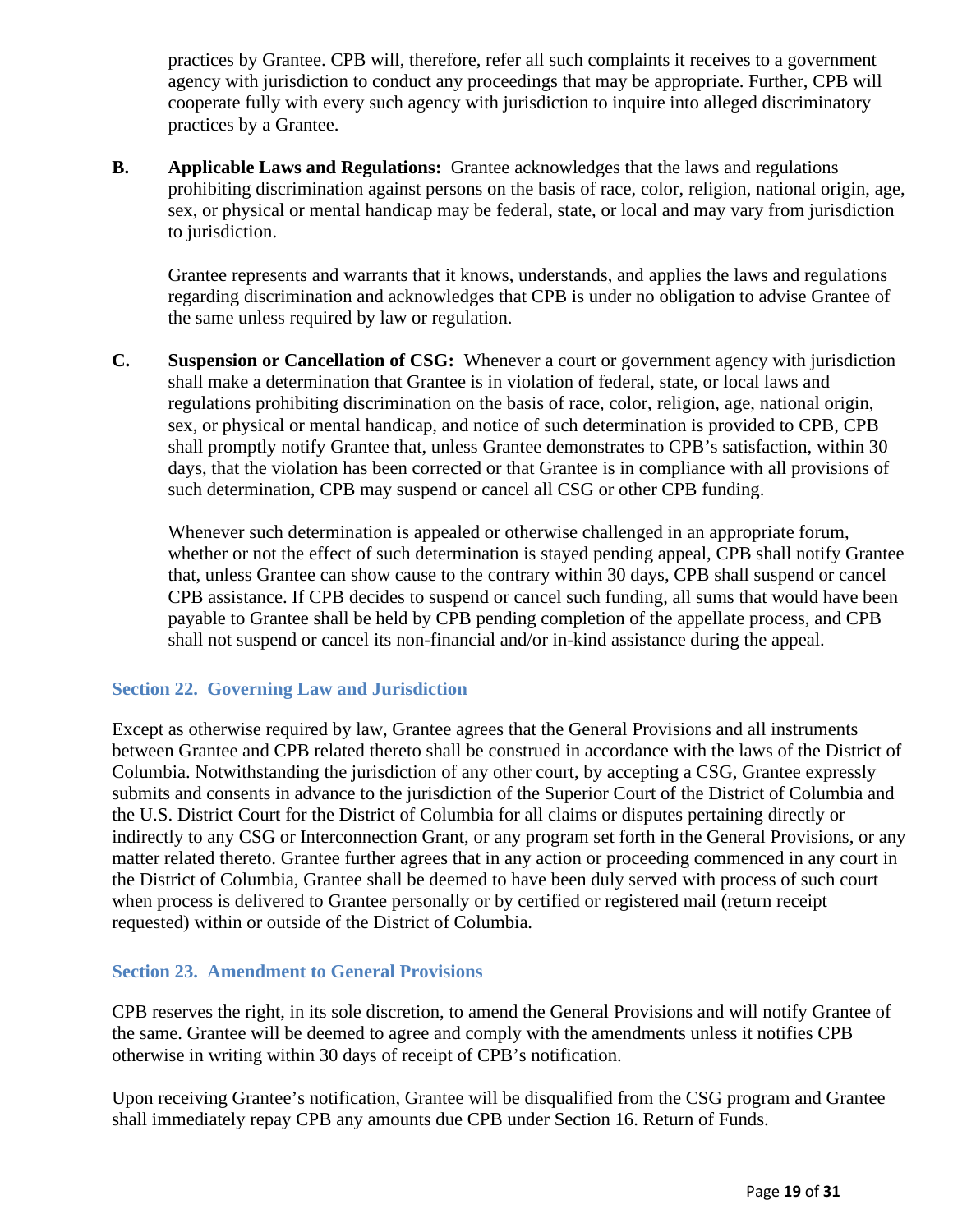# <span id="page-19-0"></span>**Section 24. Headings**

The headings contained herein are for convenience only and shall not be interpreted to limit or otherwise affect the provisions herein.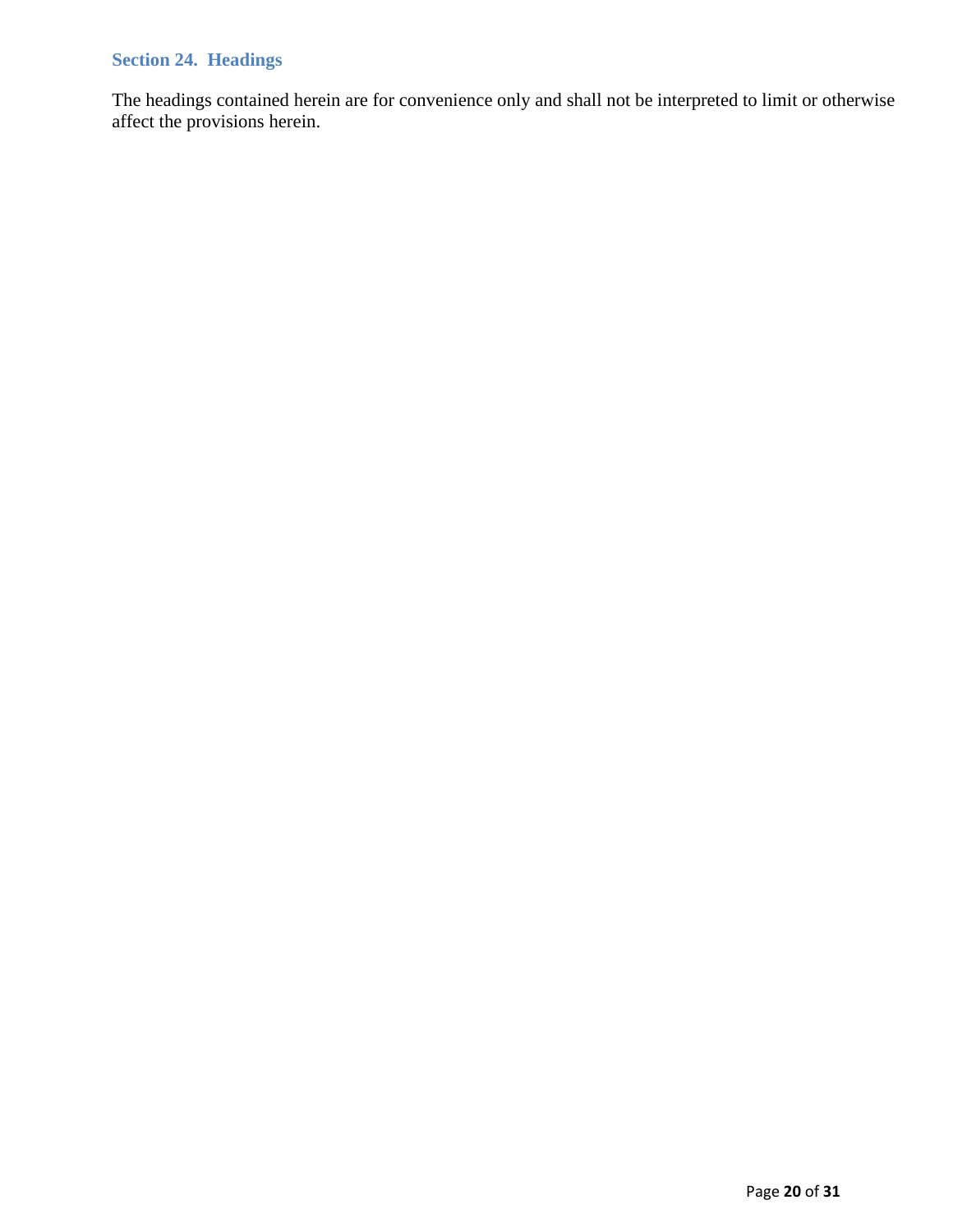# <span id="page-20-0"></span>PART II. SUPPLEMENTAL CSG PROGRAMS

Part II sets forth the provisions that govern Supplemental CSG Programs. These programs are subject to the provisions set forth in Part I of these General Provisions. In the event of a conflict between Part I and Part II, this Part II shall govern.

# <span id="page-20-1"></span>**Section 1. USSG**

The USSG provides supplemental CSG funding to Grantees that are eligible to receive a CSG, deemed qualified by CPB to receive USSG funds, and that serve small and rural populations, as explained below. USSG funds will be disbursed to Grantees in one installment and will be included in Grantees' first CSG payment. The total available for the USSG program equals 2 percent of CPB's FY 2020 federal appropriation.

- **1.** Grantees serving a rural population, as determined by the U.S. Census, will receive additional CSG funding in proportion to the size of its population and compared to populations served by other qualifying Grantees; and
- **2.** Grantees serving a population of less than one million that is not classified as rural by the U.S. Census, will receive additional CSG funding in proportion to the size of its population as compared to populations served by other qualifying Grantees. Grantees may not include in their population any population served by other Grantees.

# <span id="page-20-2"></span>**Section 2. TV DSG**

The TV DSG provides supplemental CSG funding to Grantees that operate multiple digital repeater transmitters or translators that serve distant communities. Grantee must use TV DSG funds to support local services to multiple communities and distant populations including local content and productions, outreach initiatives, and educational projects and services.

TV DSG funding is calculated based on a percentage of the annual standard CSG base grant (which is the same for all Grantees). The percentage for each station increases when its total number of transmitters increases, as set forth below. The total amount available for the standard CSG base grant equals 0.11 percent of CPB's FY 2020 federal appropriation.

| <b>TV DSG PROGRAM</b> |                   |  |  |  |
|-----------------------|-------------------|--|--|--|
| #                     | $\frac{0}{0}$     |  |  |  |
| of Digital            | of CSG            |  |  |  |
| <b>Transmitters</b>   | <b>Base Grant</b> |  |  |  |
| 3                     | 5%                |  |  |  |
| 4                     | 7.5%              |  |  |  |
| 5                     | 10%               |  |  |  |
| 6                     | 20%               |  |  |  |
| 7                     | 30%               |  |  |  |
| 8                     | 40%               |  |  |  |
| 9                     | 50%               |  |  |  |
| 10                    | 60%               |  |  |  |
| 11                    | 70%               |  |  |  |
| 12 or more            | 80%               |  |  |  |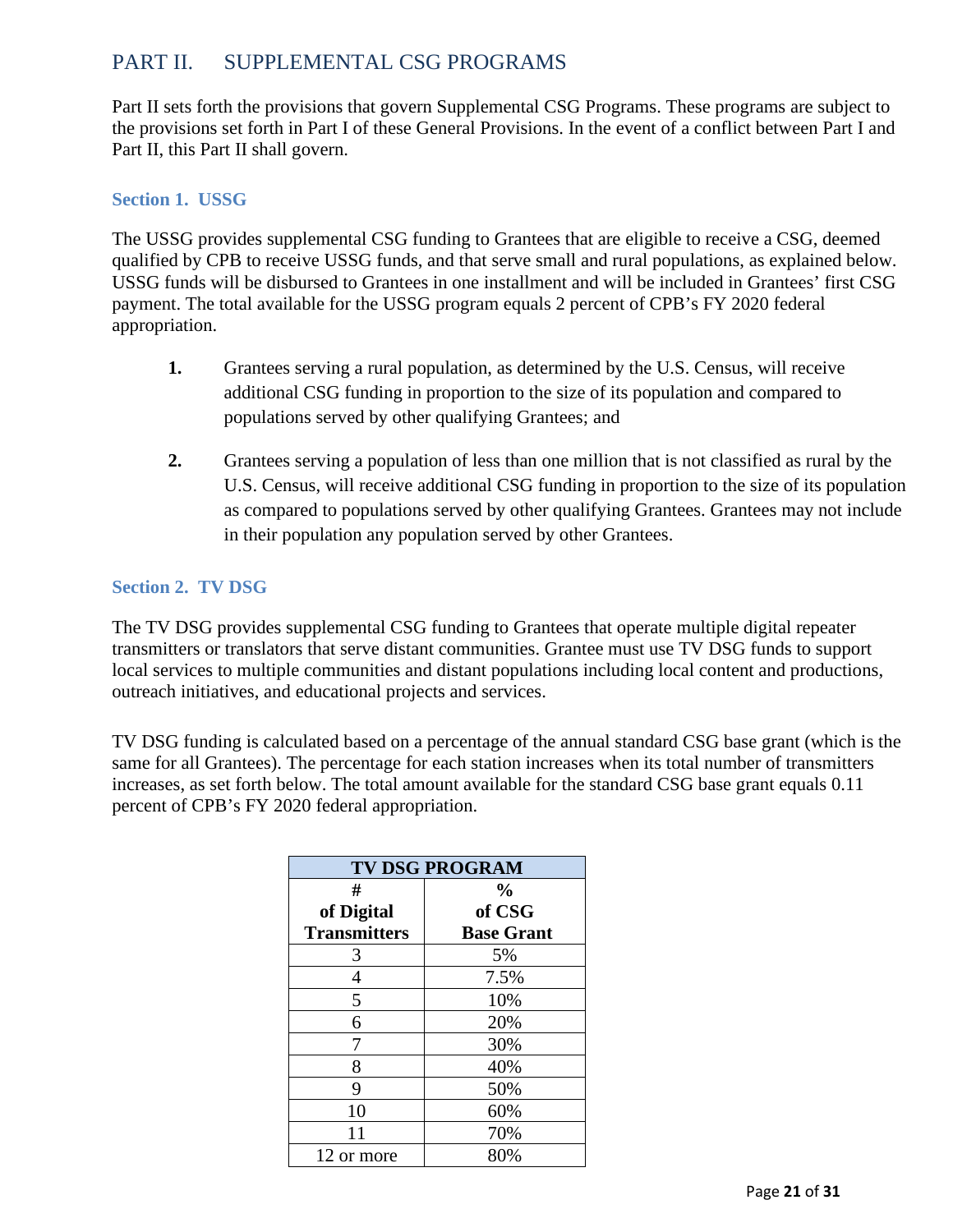- **A. Eligibility:** Only Grantees meeting the following criteria are eligible to receive TV DSG funding:
	- **1.** eligible to receive a CSG;
	- 2. operate three or more digital transmitters or transmitter-equivalents (10 translators are considered the equivalent of one transmitter); and
	- **3.** deemed qualified by CPB to receive TV DSG funding.
- **B. Distribution and Use of Funds:** TV DSG funds will be disbursed to Grantees in one installment and included in Grantees' first CSG payment.

# <span id="page-21-0"></span>**Section 3. Healthy Network Initiative**

With the evolving media landscape, stations are making strategic decisions to streamline their operations, reduce infrastructure, and increase services in order to keep their operations poised for the future. Consequently, stations must make significant investments in local programming delivered across multiple platforms to maintain and deepen connections to their communities. To assist with these challenges, through the Healthy Network Initiative, CPB will make up to \$5 million in CSG funds available on a first-come, first-served basis for FY 2020, as described below. Applications must be submitted to CPB no later than June 30, 2020. In FY 2021, the initiative will be re-designed with up to \$1 million in funding annually.

To receive a Healthy Network Initiative grant, applicants must be eligible to receive a television CSG in FY 2020 and must have entered into an agreement on or after January 1, 2016, to:

- **1.** discontinue a substantial majority of their master control operations and secure those services from a JMC provider continuously for a five-year period beginning on the date said operations were discontinued. If these conditions are not maintained for the full fiveyear period, Grantee must notify CPB and immediately return the grant funds. JMC grants are also subject to the additional requirements below; and/or
- **2.** consolidate with another CSG-qualified public television station under OEM for a period of at least 10 years beginning on the date of said consolidation. If these conditions are not maintained for the full 10-year period and Grantee discontinues the consolidation, Grantee must notify CPB and immediately return the grant funds. OEM grants are also subject to the additional requirements below.

# **A. JMC**

JMC grants are \$150,000 each, contingent on CPB funding, and payable in two annual installments of \$75,000, beginning in FY 2020. In addition to meeting the criteria above, to be eligible for a JMC grant, applicants must:

- **1.** not have previously received any CPB funding for JMC services;
- **2.** provide CPB with an executed copy of the agreement governing the JMC; and
- **3.** work with a JMC for no less than five years during which time the JMC must: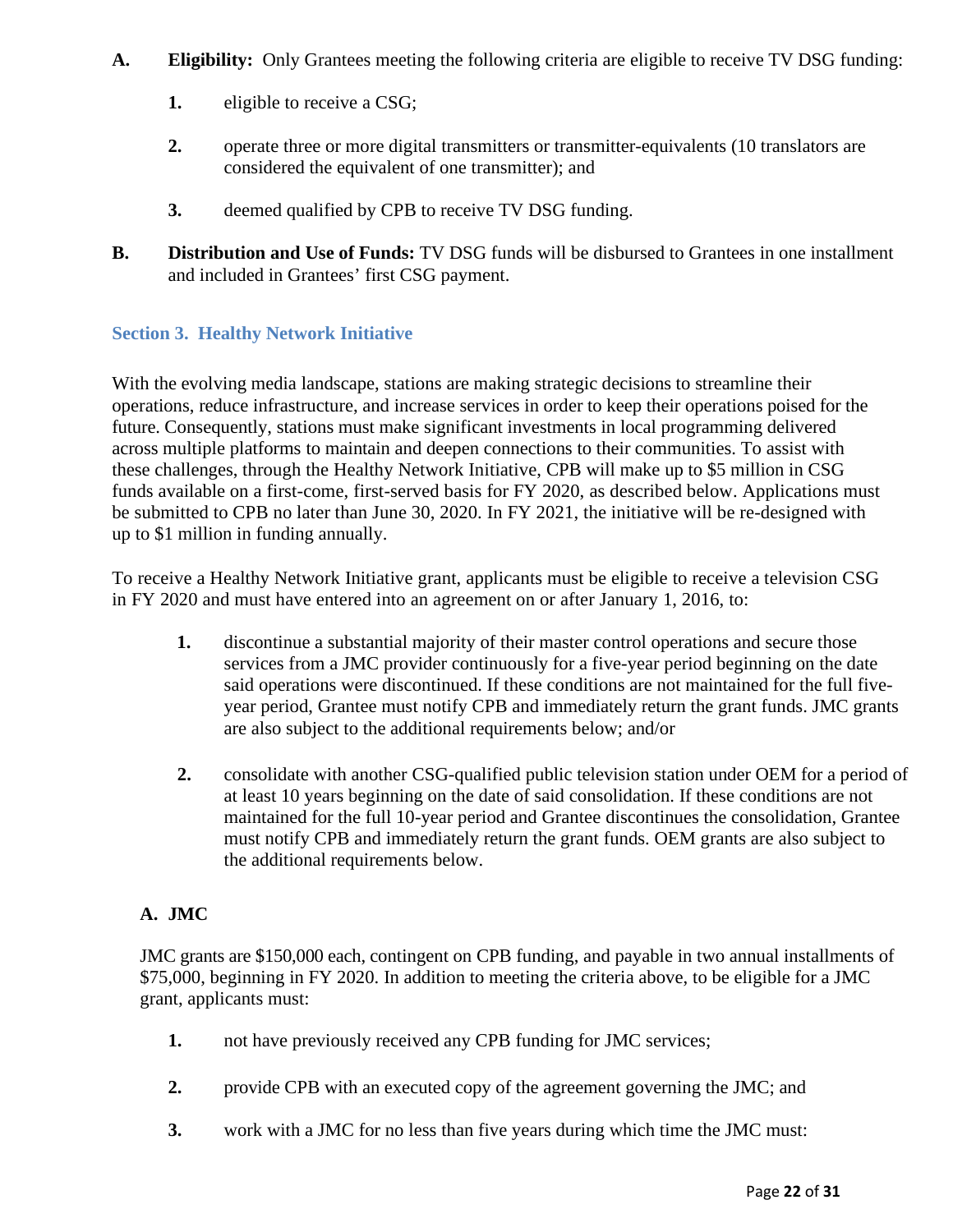- **a.** distribute the recipient's content streams for broadcast, including acquisition (ingest), preparation and quality control, storage and monitoring its content streams;
- **b.** have the ability to integrate with the recipient's traffic system and reduce its onsite or localized broadcast storage needs;
- **c.** provide on-boarding, training, and on-going service support specific to the recipient's service; and
- **d.** provide the recipient with access to PBS interconnection services.
- **4.** submit an electronic application for funding to  $csg@cpb.org$  using CPB's application [form.](https://www.cpb.org/grants/FY-2020-Healthy-Network-Initiative-Public-Television-Stations)

# **B. OEM**

OEM grants are \$1.5 million, contingent on CPB funding, and payable in three annual installments of \$500,000, beginning in FY 2020.

To be eligible for an OEM grant, the consolidation must take place through a purchase, merger, or an operating agreement, with a term of at least 10 years. In addition, the entities must have combined the following positions or their equivalent: president and chief executive officer, chief operating officer, and other leadership positions including, but not be limited to, executive and managerial staff, such as chief financial officer, director of programming, and director of engineering.

After the consolidation, the resulting entity must meet the minimum NFFS requirements set forth in the FY 2020 General Provisions. In addition to meeting the criteria above, to be eligible for an OEM grant, applicants must provide CPB with:

- **1.** a copy of the consolidation agreements, i.e., the executed purchase, merger or operating agreement;
- **2.** a copy of the articles of incorporation, by-laws, and a narrative describing Licensee's governing body and organizational structure before and after the consolidation;
- **3.** organization charts identifying the staff and their titles before and after the consolidation;
- **4.** a detailed projected financial information for five years demonstrating the new entity's future sustainability;
- **5.** a copy of all Federal Communications Commission approvals, including a consummation notice.
- **6.** an electronic application for funding to [csg@cpb.org](mailto:csg@cpb.org) using [CPB's application form.](https://www.cpb.org/grants/FY-2020-Healthy-Network-Initiative-Public-Television-Stations)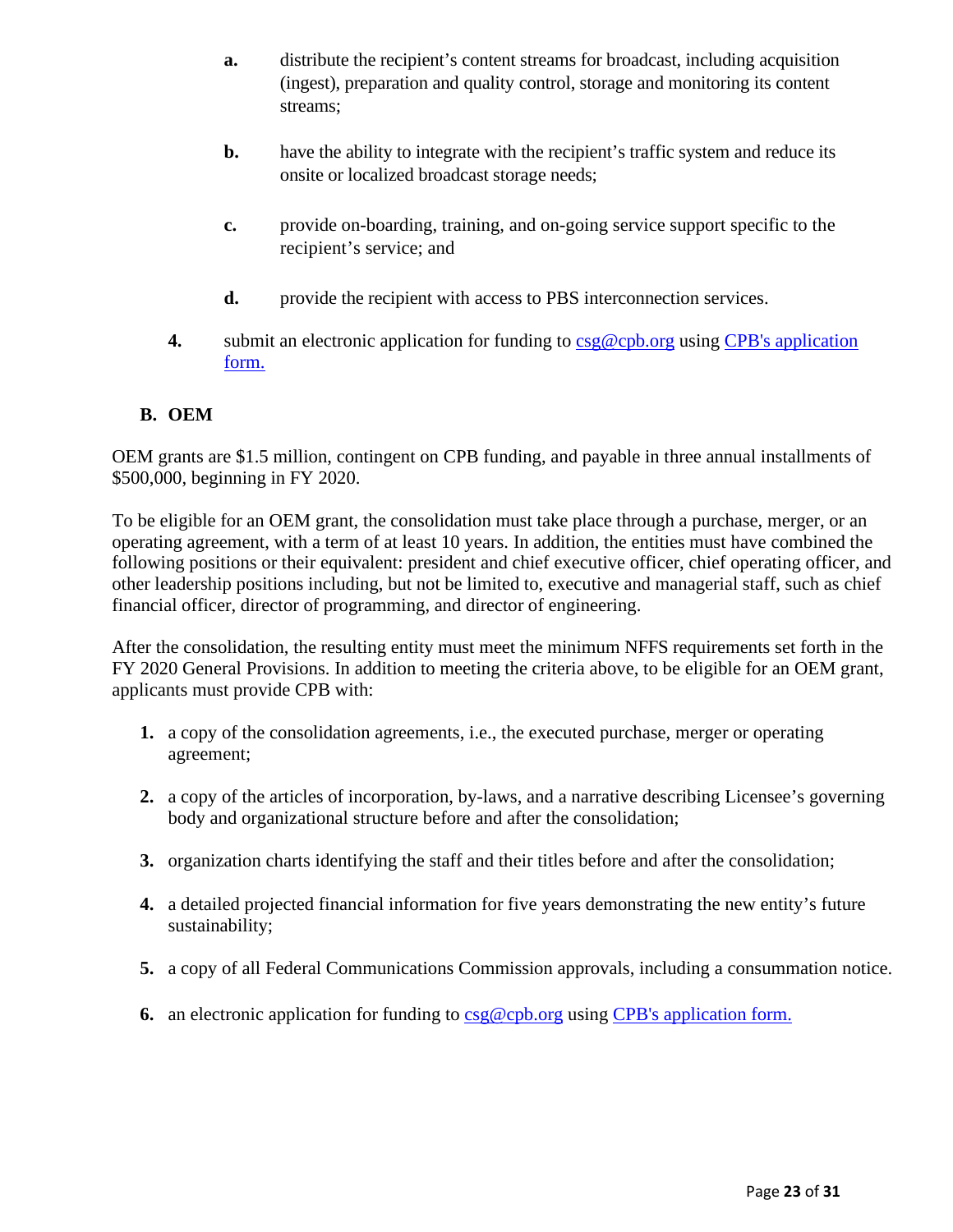# <span id="page-23-0"></span>**PART III. TV-IC**

Part III sets forth the provisions that govern the TV-IC, supported by CPB's system support funds. These grants are subject to the provisions set forth in Part I of these General Provisions. In the event of a conflict between Part I and Part III, this Part III shall govern.

The Communications Act authorizes CPB to assist in the establishment and development of one or more interconnection systems to be used for the distribution of public telecommunications services. CPB will support the public television interconnection expenses in FY 2020 through TV-IC grants to TV stations qualified to receive a CSG. TV-IC awards are calculated as a share of \$4 million. Grantee's share is proportional to its share of the total CSG amount awarded to Grantees.

- **A. Eligibility:** Grantees of stations receiving a CSG are eligible to receive a TV-IC.
- **B. TV-IC Awards:** CPB automatically calculates station's TV-IC awards, and stations are not required to apply for the same.
- **C. Use of Funds:** Stations receiving a TV-IC must expend the same during the period October 1, 2019, through September 30, 2020. Stations may only use TV-IC funds to pay for interconnection and/or program distribution costs. Grantees must return immediately to CPB any TV-IC funds not expended in accordance with these provisions.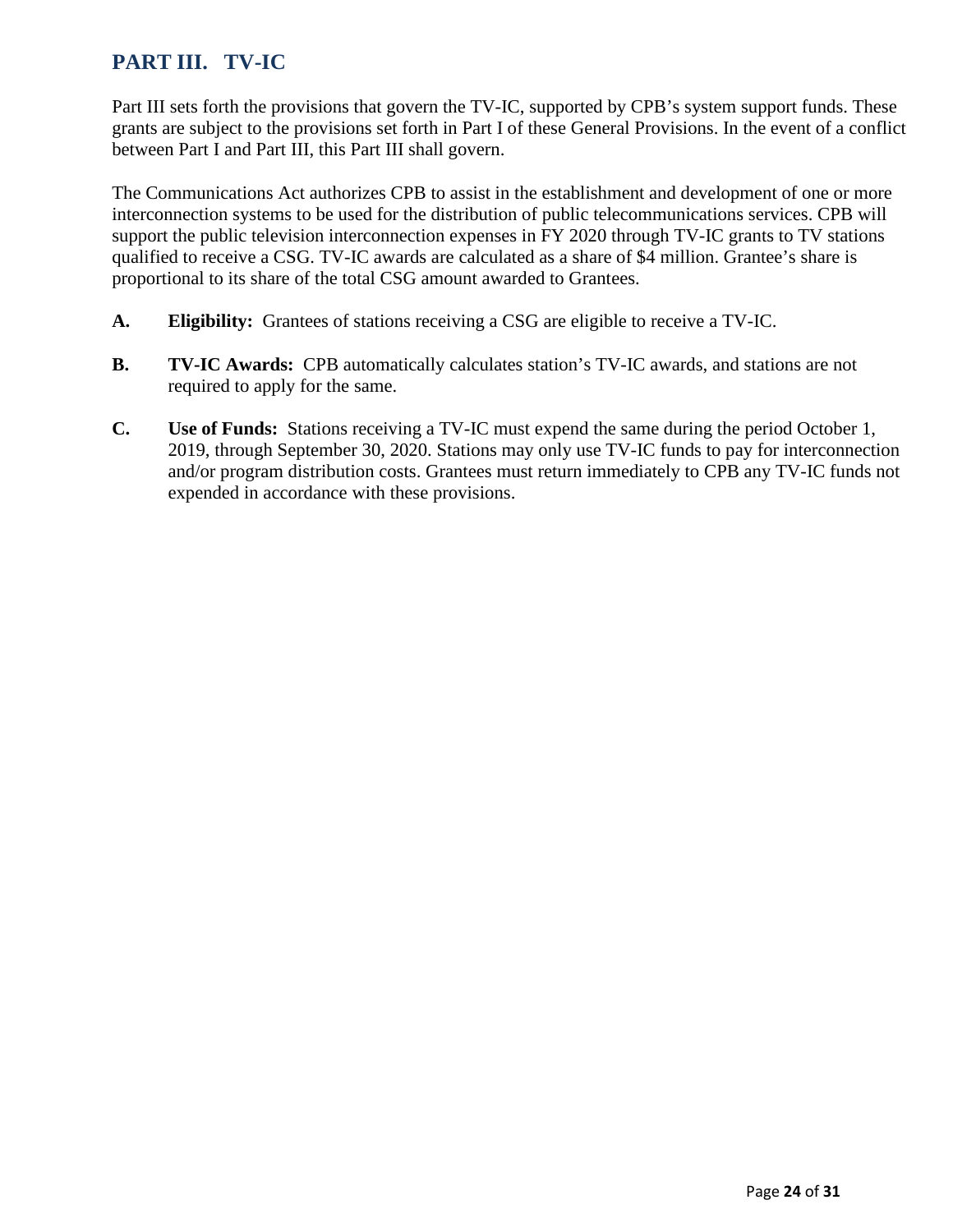

# <span id="page-24-0"></span>**PART IV. DEFINITIONS**

The following terms are defined as set forth below.

- **A. Annual Financial Report (AFR):** The financial information that Grantees must annually report to CPB, detailed in the FY 2019 [Financial Reporting Guidelines,](http://www.cpb.org/stations/frg/) which are incorporated herein by reference.
- **B. Base Grant:** The portion of the CSG which is equal to 0.11 percent of the total CPB appropriation. If two or more Grantees merge, the resulting Grantee will be entitled to an increase in its base grant equal to the amount of the latest base grant CPB awarded the Grantee or Grantees that no longer exist, as identified in CPB's Consent to Assignment Agreement. The increase will be in effect for the next CSG award and extend for three additional consecutive years, which CPB may extend, at its sole discretion.
- **C. Children's Programming:** Programming targeted to children seventeen years of age and younger**.**
- **D. Communications Act:** The Communications Act of 1934, as amended (47 U.S.C. § 396, et seq.).
- **E. Communications Act Compliance Booklet:** A booklet entitled ["Compliance, June 2019"](http://www.cpb.org/stations/certification) that explains certain Communications Act requirements applicable to CSG recipients, which is incorporated herein by reference.
- **F. Community Advisory Board (CAB):** An advisory body most television stations are required to maintain pursuant to the Communications Act.
- **G. Community Service Grant (CSG):** Unless otherwise identified, an FY 2020 Community Service Grant awarded to a Grantee by CPB.
- **H. CPB:** The Corporation for Public Broadcasting.
- **I. CPB-Qualified Programming:** General audience programming broadcast that serves a station's demonstrated community needs of an educational, informational, or cultural nature.

Programs that are not considered CPB-Qualified Programming include but are not limited to:

- **1.** programming that furthers the principles of particular political or religious philosophies; and
- **2.** programming designed primarily for in-school or professional in-service audiences.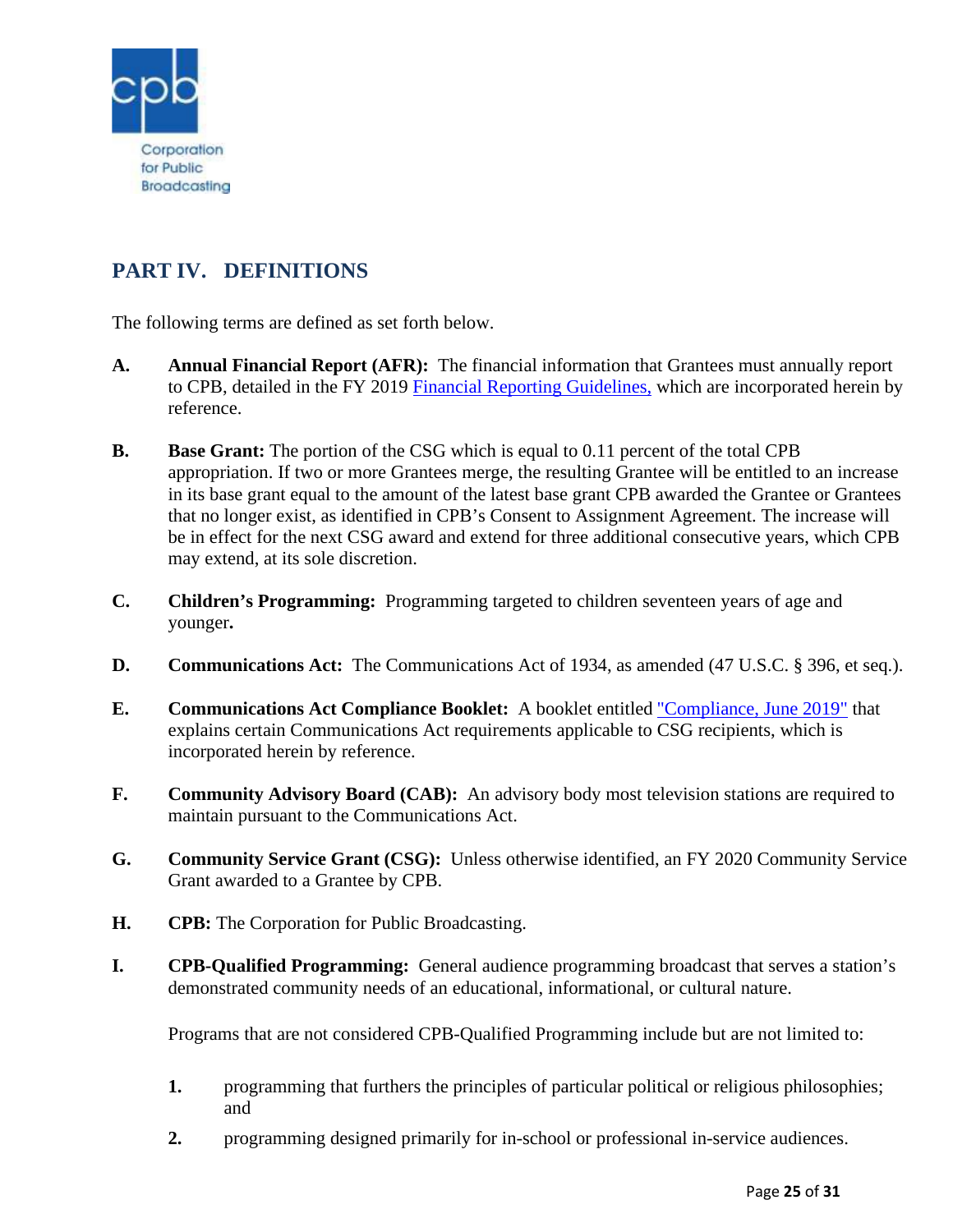- **J. CSG Agreement and Certification of Eligibility:** The agreement each CSG Grantee must submit to CPB electronically through CPB's Integrated Station Information System, certifying Grantee's compliance with the terms and conditions of its CSG, including applicable requirements in the Communications Act and General Provisions.
- **K. Discrete Accounting Requirement:** Grantees must use unique accounting codes for CSG revenues and expenses. Specifically, Grantee's accounting systems must be able to generate a report showing CSG revenues and how those funds were expended, using unique accounting codes. Those accounts may not include non-CSG revenues or expenses.
- **L. Employment Statistical Report:** Grantee's report identifying:
	- **1.** the race and sex, the number of employees in each of eight full-time and part-time job categories (officials and managers, professionals, technicians, office and clerical personnel, skilled craft persons, semi-skilled operatives, unskilled operatives, and service workers); and
	- **2.** the number of job openings occurring during the year.
- **M. FCC:** The Federal Communications Commission.
- **N. Financial Reporting Guidelines:** CPB's instructions on accounting for and reporting on a Grantee's use of CSG funds for FY 2019 and amendments thereto, which are incorporated herein by reference.
- **O. Flagship Station:** When a Licensee has multiple stations, it is the station that Grantee designates in CPB's Integrated Station Information System to receive the CSG.
- **P. Fully Differentiated Stations:** Stations in Multi-provider Markets that have at any time lost their CSG eligibility and are applying to the CSG program must broadcast content that is neither duplicated nor broadcast on any other station in its Multi-provider Market.
- **Q. Full-Time Employee (FT Employee):** Permanent personnel employed by Grantee, Licensee or a parent company, subsidiary, affiliate, or third-party operator, under contract with Licensee:
	- **1.** that possess the skills and expertise in the management, programming, production, promotion, development, or engineering areas of radio station operations;
	- **2.** that are paid no less than the minimum federal hourly wage plus all benefits that Licensee (or a parent company, subsidiary, affiliate, or third-party operator under contract with Licensee) routinely provides to its FT Employees; and
	- **3.** whose terms of employment require working the number of hours that constitute a normal work week at said institution.
- **R. Grantee:** The Licensee eligible to receive a CSG.
- **S. Head of Grantee:** The head of grantee is the highest-ranking representative of the station's management responsible for station operations, i.e., its president and chief executive officer.
- **T. Joint Licensees:** Licensees eligible to receive television and radio CSGs.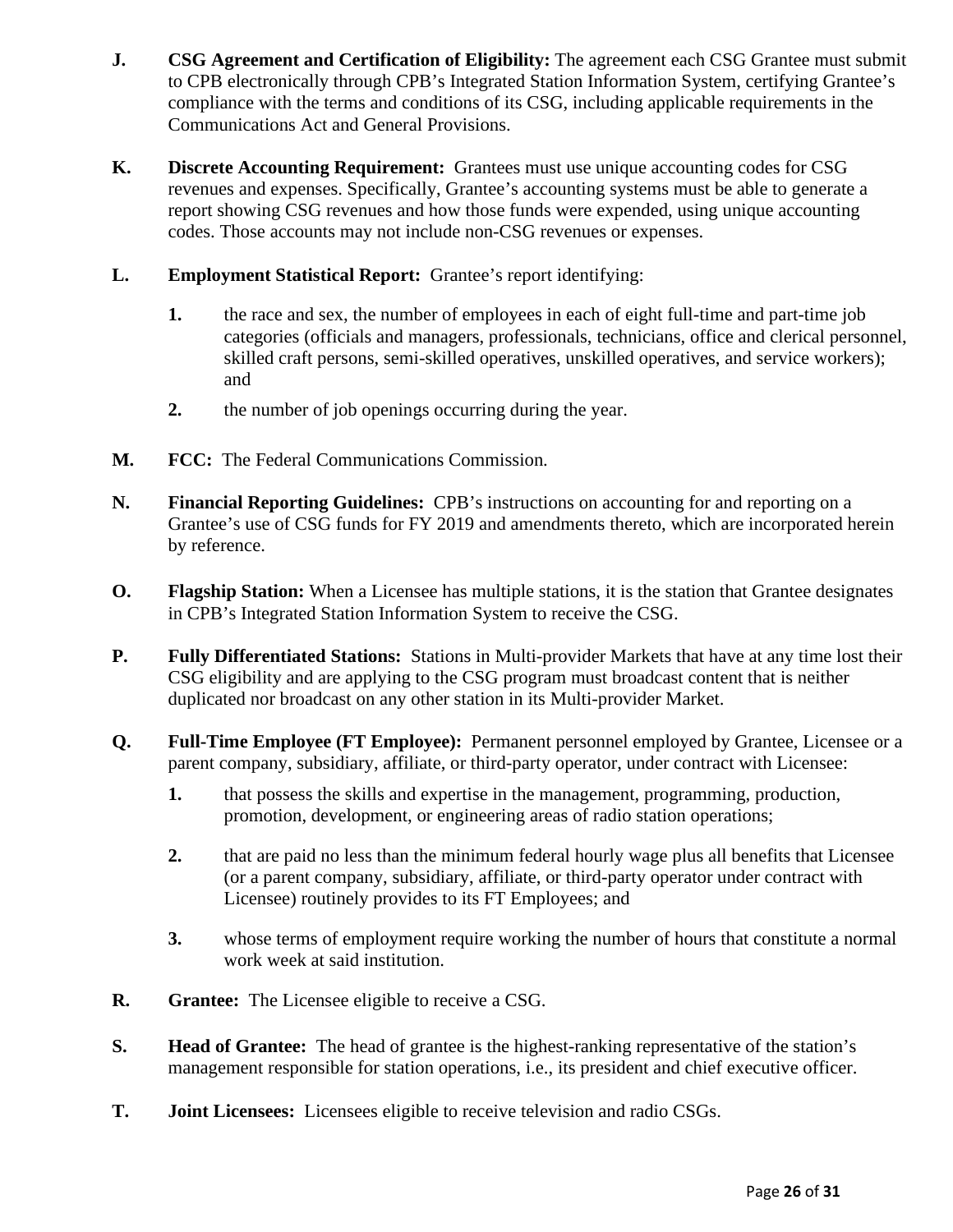- **U. JMC**: A joint master control service that provides master control operations for multiple television stations as explained in Part II.
- **V. Licensee:** The entity with a valid, renewable license from the United States Government to operate a full-power, noncommercial, educational television station.
- W. **Licensee Official:** For community licensees, it is licensee's governing body chair or vice chair; for other licensees, it is licensee's governing body chair, vice chair, or designated senior level representative who is not a member of the station's management and who has the authority to enter into binding contracts on licensee's behalf.
- **X. Local Content and Service Report (LCSR):** The annual report that Grantees must submit to CPB describing the content created, acquired, and distributed in support of its community's needs and interests. The report should include analysis on the reach and impact of online, on-air, and community engagement content and services. Grantees determine what qualifies as local content and service.
- **Y. Minority Audience Service Station**: A station that is licensed to: a designated Historically Black College or University<sup>[8](#page-26-0)</sup>; a Native American Tribe<sup>[9](#page-26-1)</sup>; a consortium of Native American Tribes; an entity controlled by a Native American Tribe<sup>[10](#page-26-2)</sup>; or a community within recognized Tribal Lands, if a substantial portion of its coverage area consists of Tribal Lands.
- **Z. Multi-provider Markets:** Markets CPB designates as Multi-provider Markets, which are identified in Exhibit B attached hereto and incorporated herein by reference. Grantees in Multiprovider Markets share a single Base Grant, unless they qualify as a Minority Audience Service Station.
- **AA. Nonaffiliated Third Party:** Any person, company, partnership, or other party that is not controlled by or acting on behalf of, or at the request of, the Grantee for the purpose of fundraising, underwriting, or development for the station.
- **BB. Non-Federal Financial Support (NFFS):** The total cash and the fair market value of property and services Grantee received from sources other than the United States or any agency or instrumentality of the United States or any public broadcasting entity, as further defined in 47 U.S.C. § 397(9).

Additional details and definitions of what revenues qualify as NFFS are contained in the [Financial](http://www.cpb.org/stations/frg/)  [Reporting Guidelines,](http://www.cpb.org/stations/frg/) and [Principles of Accounting.](http://www.cpb.org/stations/principles/principlesofaccounting050818.pdf)

**CC. OEM: One Executive Management is a grant awarded to eligible Grantees that** One executive management is the consolidation of multiple Grantees through a purchase, merger, or an operating agreement as explained in Part II.

<span id="page-26-0"></span><sup>&</sup>lt;sup>8</sup> As defined by the Higher Education Act of 1965, 20 U.S.C. §1601, et seq., as amended.

<span id="page-26-1"></span><sup>9</sup> Native American Tribe means any Native American Indian or Alaska Native tribe, band, pueblo, village, or community within the continental United States that the Secretary of the Interior presently acknowledges to exist as an Indian Tribe (25 C.F.R. §83.1).

<span id="page-26-2"></span><sup>&</sup>lt;sup>10</sup> CPB considers an entity controlled by a Native American Tribe if: 1) a majority of the entity's governing body's voting members are enrolled Native American Tribe members and their lands are served by the station, or 2) the majority of the entity's governing body's voting members are appointed by a Native American Tribe.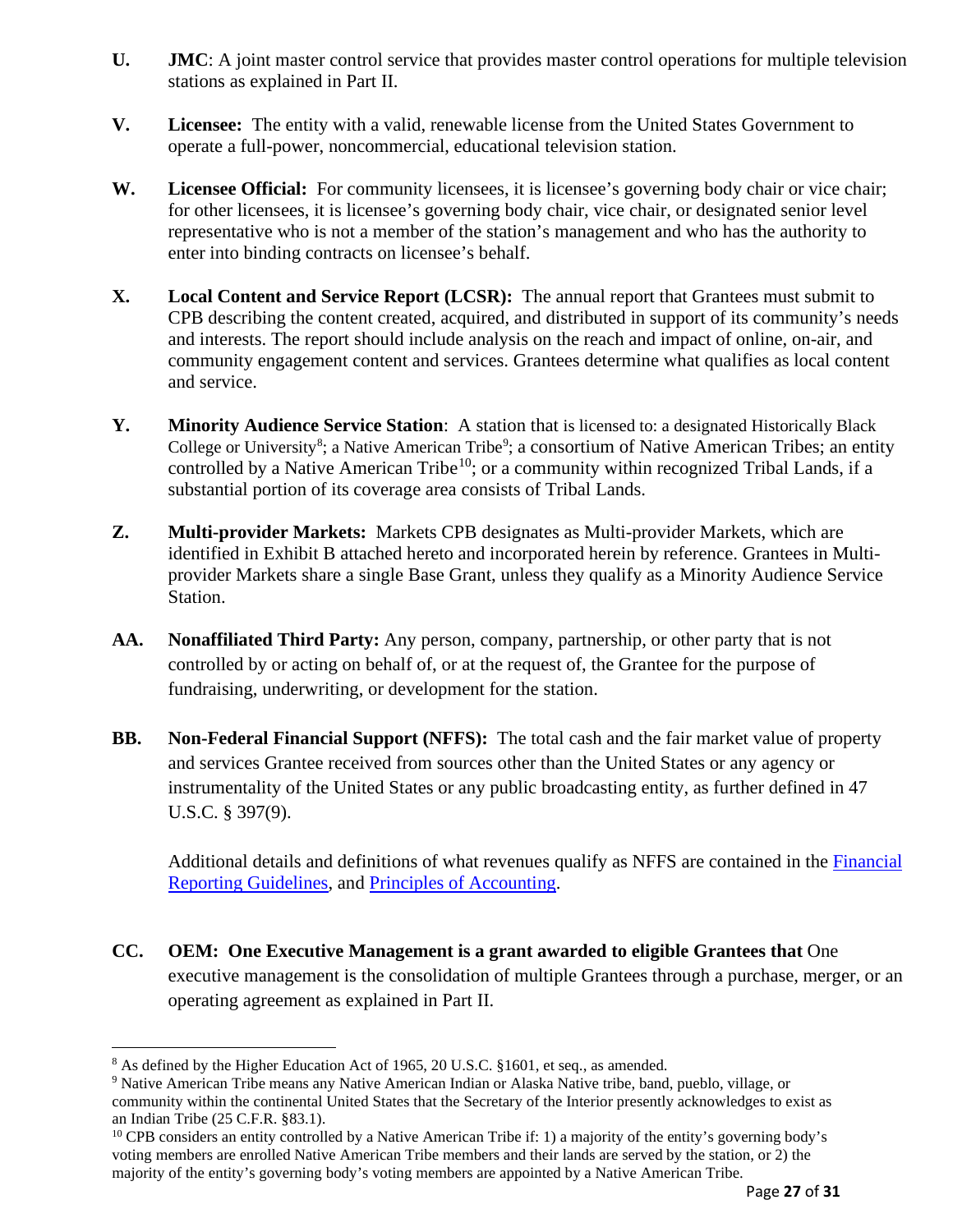- **DD.** Primary Grantee: Grantee that earned the largest NFFS in a Multi-provider Market.
- **EE. Principles of Accounting**: Application of Accounting and Financial Reporting to Public Telecommunications Entities, May 2005 edition.
- **FF. Program Differentiation Incentive (PDI)[11:](#page-27-0)** An incentive CPB provides to Secondary Grantees in Multi-provider Markets. To be eligible for a PDI, stations must not broadcast duplicate programming on their primary channels on the same day, with the exception of:
	- **1.** children's programming;
	- **2.** news programming; and
	- **3.** one-time programming of local or national importance (e.g., emergency information or presidential speeches).
- **GG. Secondary Grantee:** A Grantee with NFFS that is lower than the NFFS of the Primary Grantee within a Multi-provider Market.
- **HH. Sole Service Stations:** Stations that operate the only primary broadcast service (radio or television, commercial or non-commercial) within a 50-mile radius from the station's transmitter are Sole Service stations. A Licensee operating multiple services (television/television or television/radio) serving the same community may qualify as a single Sole Service station.

Translators do not qualify as Sole Service stations because of their secondary status. The presence of a secondary service licensed to another entity shall not preclude an applicant from qualifying for a CSG as a Sole Service provider.

- **II. Spectrum Incentive Auction:** The FCC auction that commenced in 2016 to reallocate a portion of broadcast spectrum used by television stations and make it available for use by wireless carriers.
- **JJ. Spending Period:** CSG funds may be expended from October 1, 2019 through September 30, 2021.
- **KK. Station Activities Benchmarking Study (SABS):** The survey collects standard financial and operational information from Grantees. The data is provided to public broadcasting stations and national organizations to support decision-making, understand performance issues, identify improvement opportunities, and achieve defined objectives.
- **LL. Station Activity Survey (SAS):** The survey that CPB uses to collect information on station operations to enable CPB to advocate the interests of public broadcasting, assist stations and other public broadcasting organizations with planning and evaluation, and to anticipate industry trends.
- **MM. Supplemental CSG Programs:** The following programs: USSG, the Healthy Network Initiative, and DSG.

<span id="page-27-0"></span><sup>&</sup>lt;sup>11</sup> The PDI is being phased out from FY 2018 through FY 2020.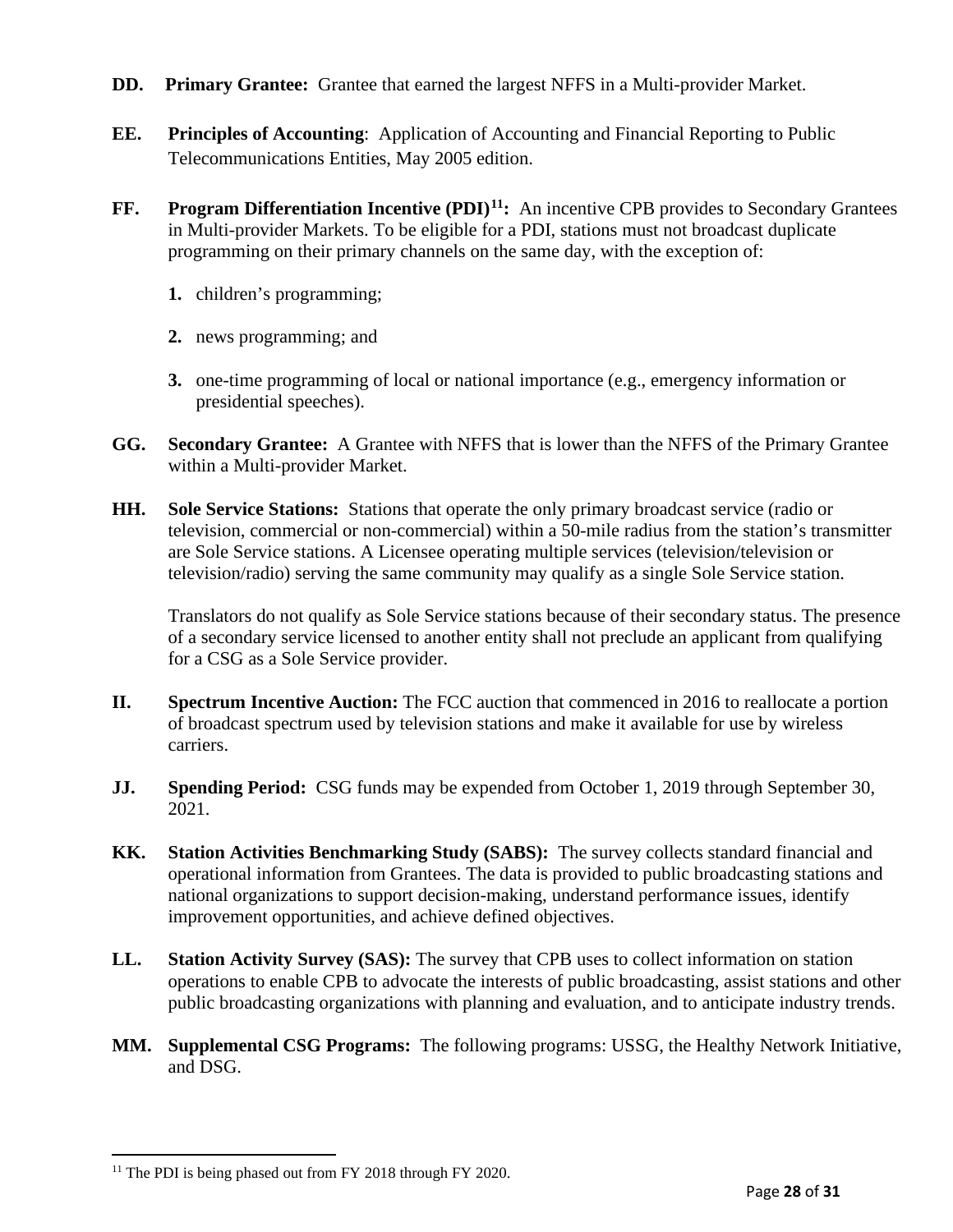- **NN. TV DSG:** Distance Service Grant provided to qualifying Grantees as explained in Part II.
- **OO. TV-IC:** Interconnection Grant that CPB provides to Grantees to cover a portion of their interconnection costs as explained in Part III.
- **PP. USSG:** Universal Service Support Grant. A grant CPB provides to Grantees that serve small and rural populations as explained in Part II.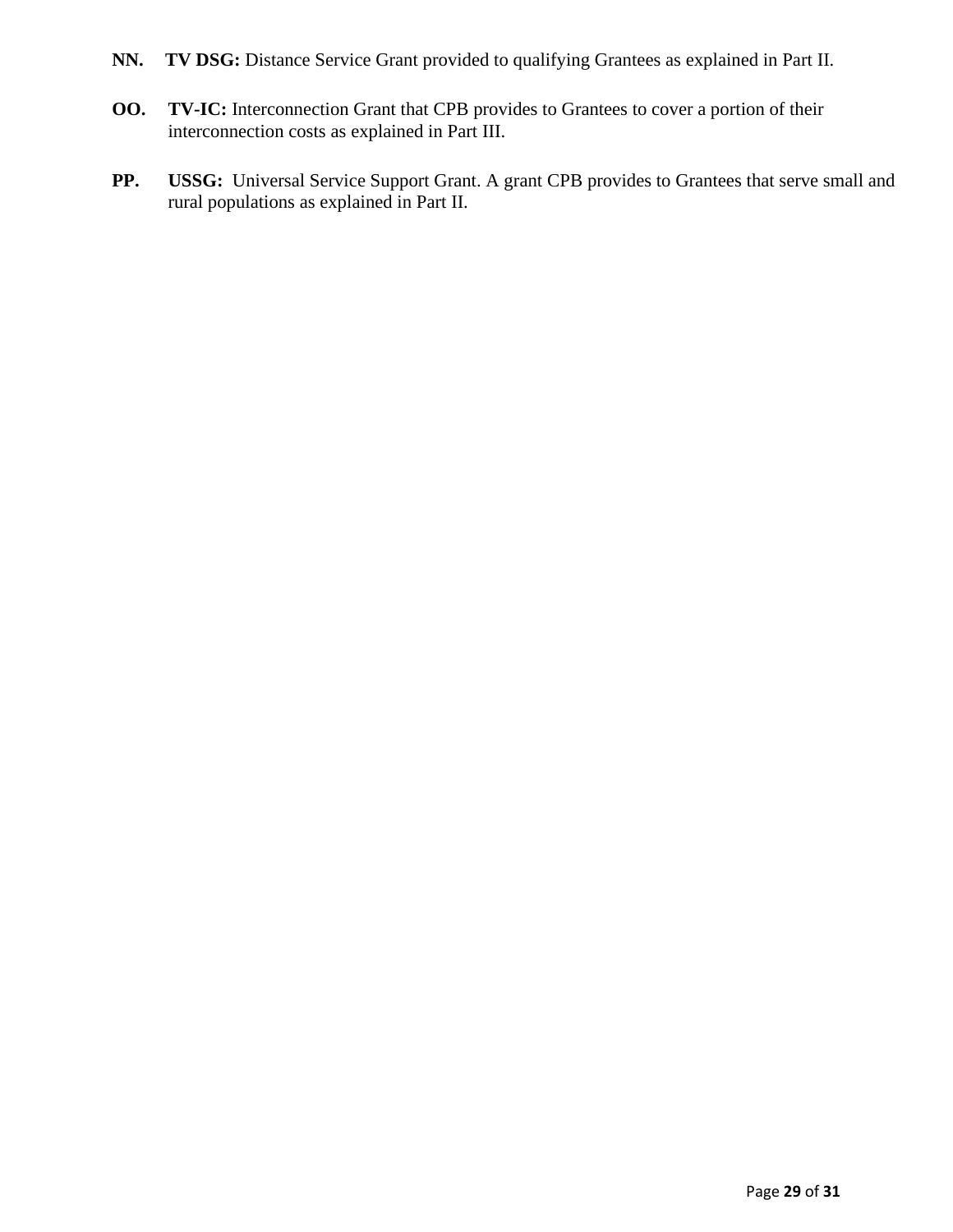# **Exhibit A Documents Governing Grantees**

<span id="page-29-0"></span>Below is a list of documents that also govern Grantee's CSG:

CSG Agreement and Certification of Eligibility;

Financial Reporting Guidelines;

Principles of Accounting; and

CSG Non-compliance Policy, January 2016.

Grantees must annually complete and submit to CPB two forms, the Adding or Removing Transmitters & Translators Form and TV Channel Sharing Attestation Form, to update station records.

A Grantee that transfers its license to another CSG-qualified station must complete and submit to CPB for its approval, the CPB Consent to Assignment Agreement 2020 form.

If transferring a license to a non-CSG-qualified station, Grantees must complete and submit to CPB for its approval, the Television Community Service Grant Qualified Licensee Approval form.